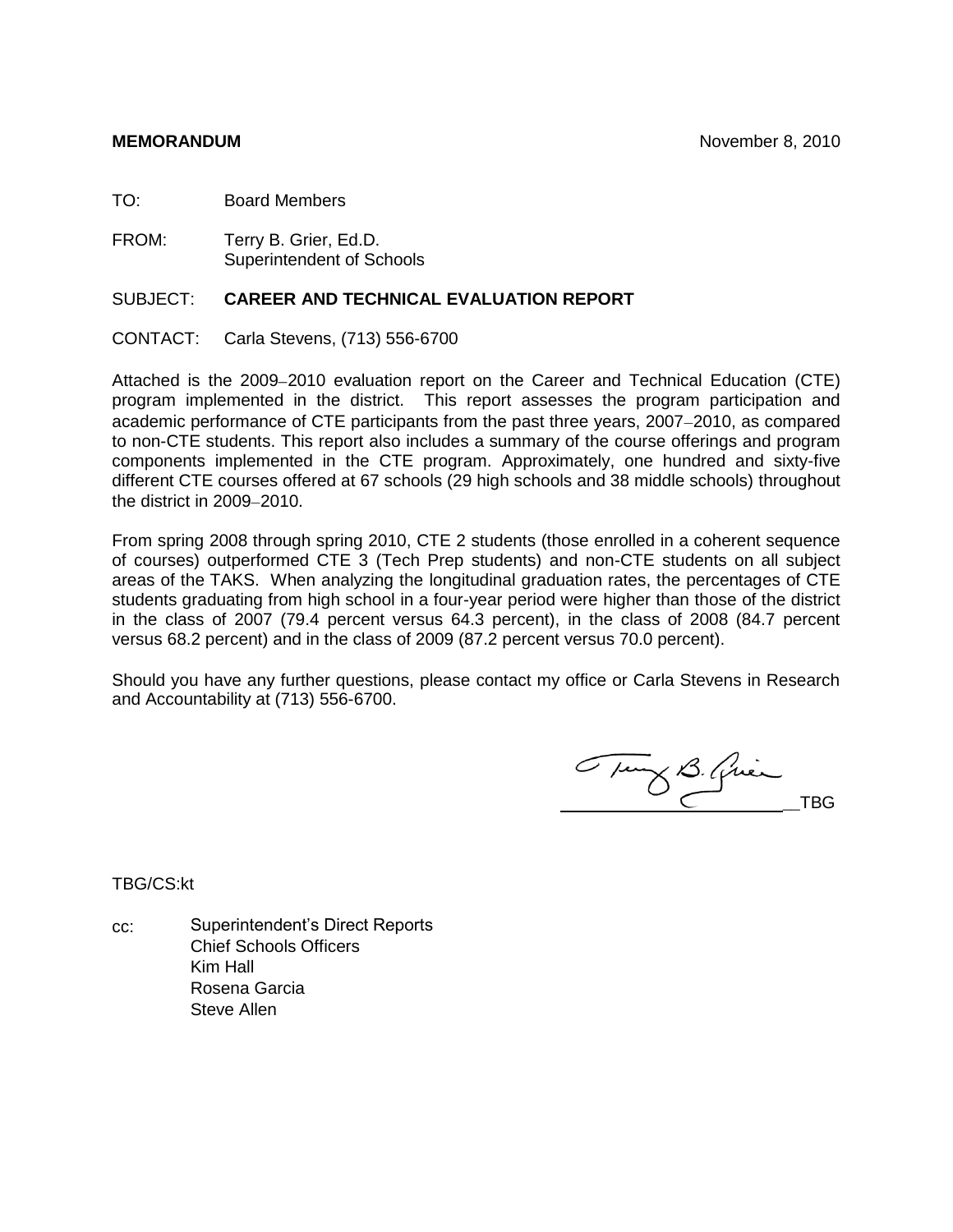

# Career and Technical Education 2009−2010

**Department of Research and Accountability Houston Independent School District**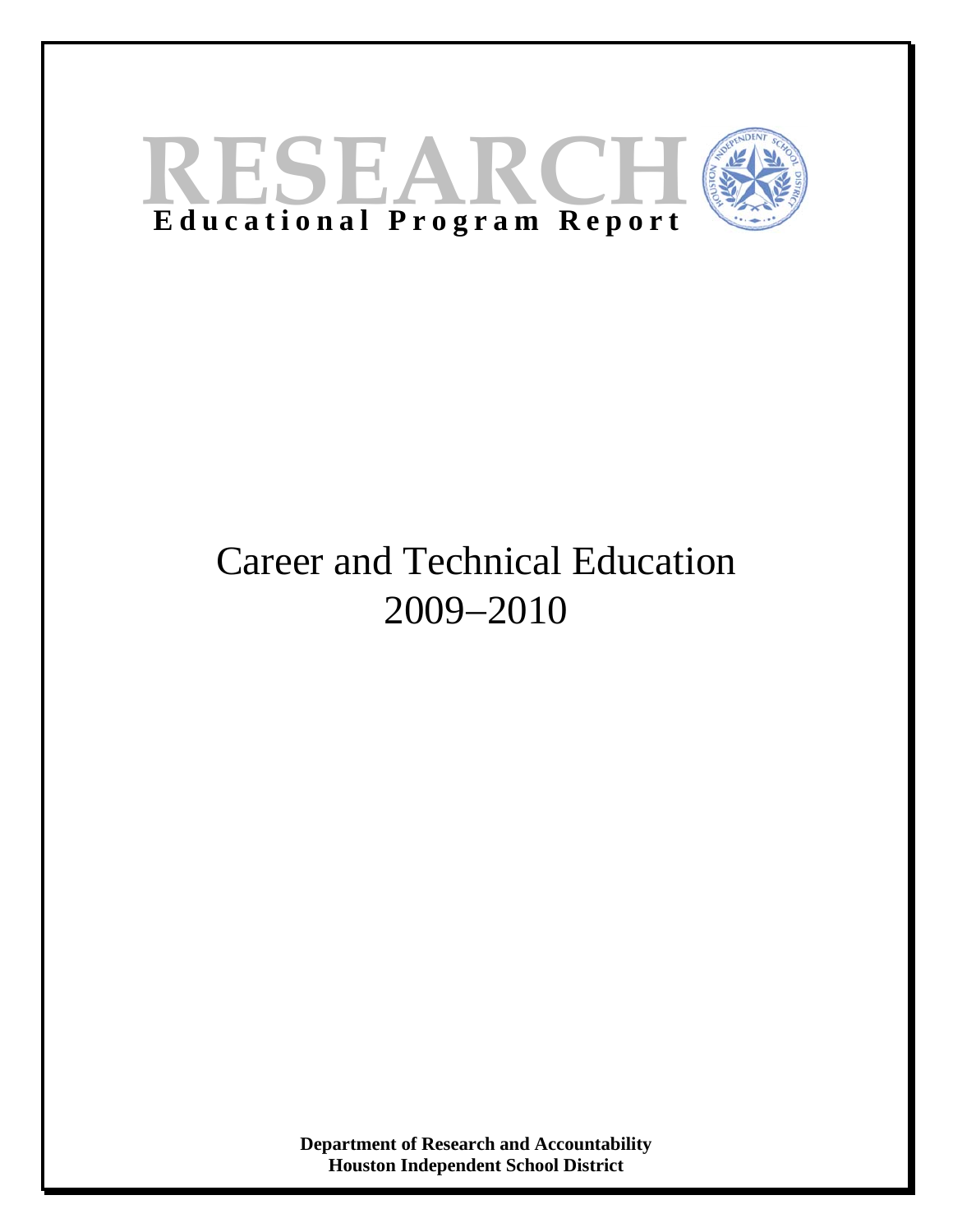

# **2010 Board of Education**

**Greg Meyers PRESIDENT** 

 **Paula M. Harris**  FIRST VICE PRESIDENT

 **Diana Dávila**  SECOND VICE PRESIDENT

 **Carol Mims Galloway SECRETARY** 

 **Anna Eastman**  ASSISTANT SECRETARY

**Michael L. Lunceford Lawrence Marshall Harvin C. Moore Manuel Rodríguez Jr.** 

 **Terry B. Grier, Ed.D.**  SUPERINTENDENT OF SCHOOLS

 **Carla Stevens**  ASSISTANT SUPERINTENDENT DEPARTMENT OF RESEARCH AND ACCOUNTABILITY

 **Kathy Terry, Ph.D.**  RESEARCH SPECIALIST

 **Naim Ullah Renmin Ye**  APPLICATION SPECIALISTS

 **Venita Holmes, Dr. P. H.**  RESEARCH MANAGER

# **Houston Independent School District**

Hattie Mae White Educational Support Center 4400 West 18th Street Houston, Texas 77092-8501

Website: www.houstonisd.org

It is the policy of the Houston Independent School District not to discriminate on the<br>basis of age, color, handicap or disability, ancestry, naitonal origin, marital status, race,<br>religion, sex, veteran status, or politic programs and activities.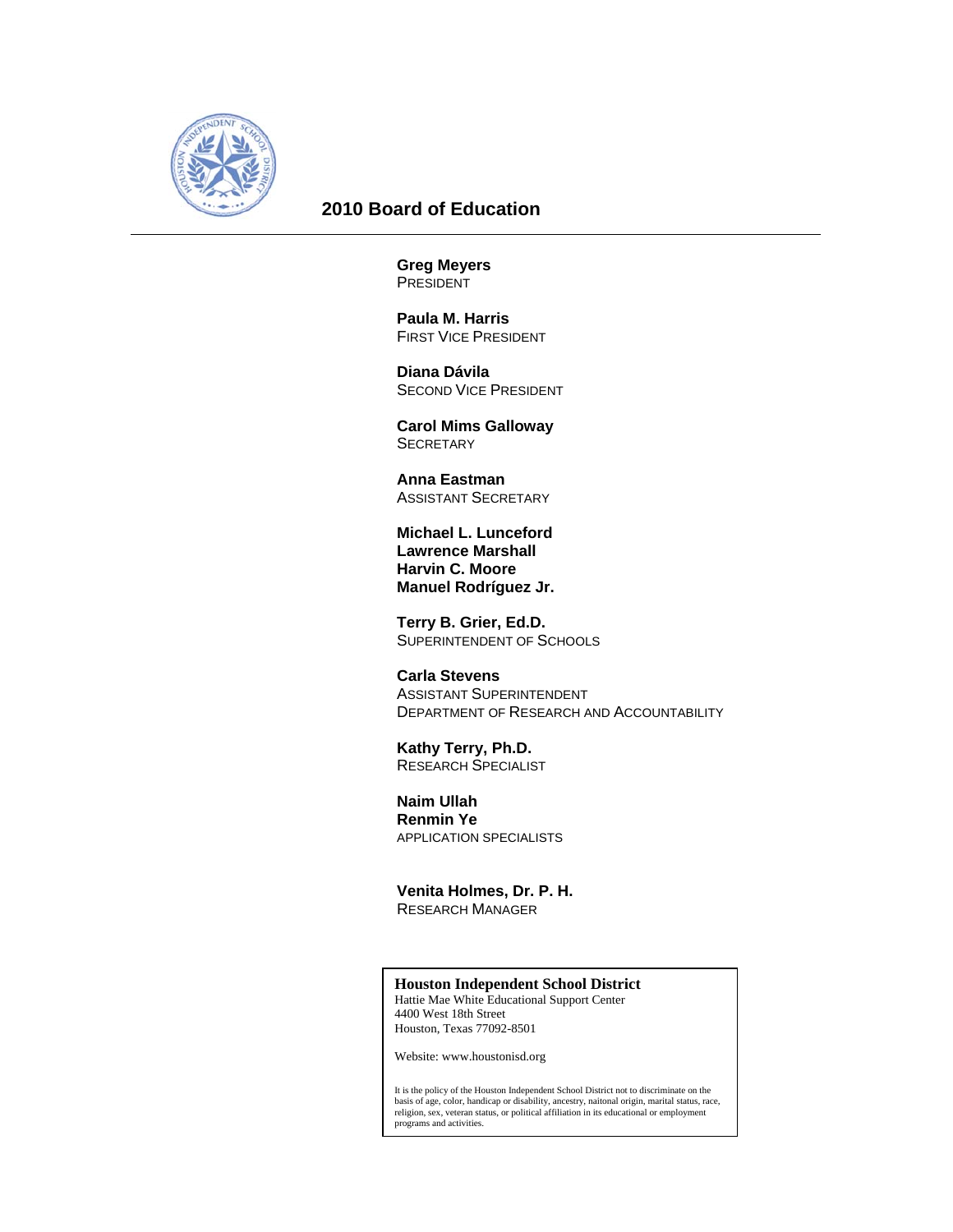# **EXECUTIVE SUMMARY**

# **CAREER AND TECHNICAL EDUCATION 2009–2010**

# **Program Description**

The Career and Technical Education program (CTE) in the Houston Independent School District (HISD) has a mission to equip students with the marketable academic and technical skills needed to compete in the global workforce and/or to continue their education at the post-secondary level after graduation. Consequently, the goals of the CTE program are: (1) to provide students with relevant and up-to-date instruction within their career pathway (s) of interest, (2) to offer an advanced curriculum that can lead to industry certifications, (3) to expose students to out-of-classroom and real-world work experiences, and (4) to implement professional development that focuses on best practices in career and technical education. By enrolling in CTE courses and participating in CTE program components, students are empowered to strengthen the economic and social foundation of the local community and beyond.

The CTE department collaborates with principals, instructional leaders, and industry professionals to design, implement, and assess core and career program offerings. To ensure continuous student achievement, basic and advanced academics as well as technical skills are integrated into the curriculum to enhance the attainment of competent proficiencies and standards. The CTE program in HISD offers a variety of career education courses that prepare students for entry into institutions of higher learning or the workforce. These courses are taught by certified, CTE instructors.

Sixth-grade through twelfth-grade students can enroll in elective courses that match their career interests. Students who select CTE courses as general electives are coded as CTE 1 participants. High school students can develop a career concentration and take multiple CTE courses that correspond with their interests. The development of a career pathway concentration that is planned from a strong coherent sequence of courses allows students the opportunity to identify career options that lead to transferable skills and knowledge. Students who select a coherent sequence of courses are coded as CTE 2 participants and those with an interest in technical fields can enroll in the Tech Prep program (coded as CTE 3 participants).

The Texas Education Agency (TEA) has identified the following career concentrations:

- Agriculture, Food and Natural Resources;
- Architecture and Construction;
- Audio/Visual Technology and Communications,
- Business, Management, and Administration;
- Education and Training;
- Finance:
- Government and Public Administration;
- Health Science;
- Hospitality and Tourism;
- Human Services;
- Information Technology;
- Public Safety, Corrections, and Security;
- Manufacturing;
- Marketing, Sales and Service;
- Science, Technology, Engineering, and Mathematics; and
- Transportation, Distribution, and Logistics.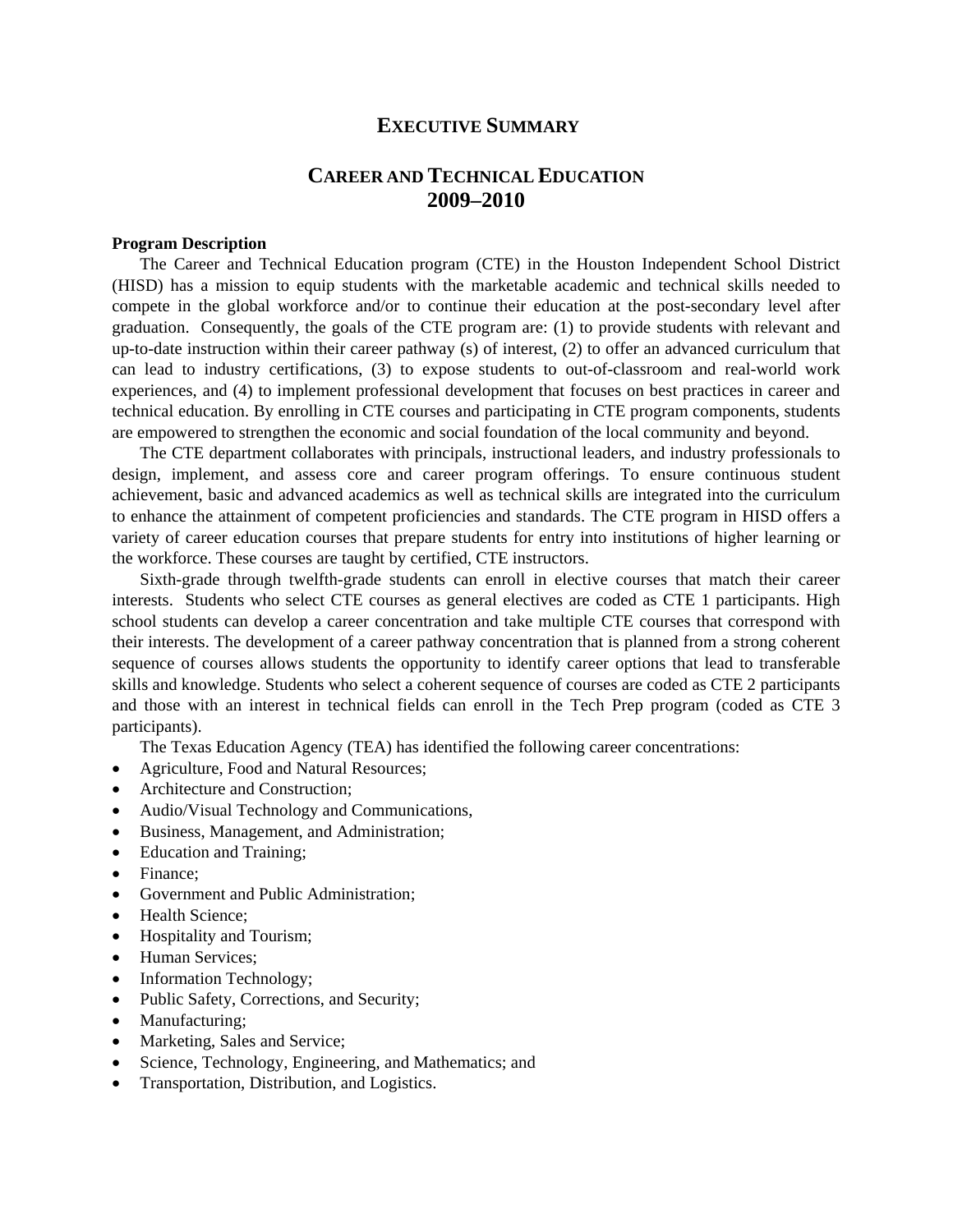In an effort to address the developing needs of the future workforce, the Texas Education Agency (TEA) and the Texas Higher Education Coordinating Board (THECB) have revised a plan of action, the Texas State Plan for Career and Technical Education, 2008–2013.

 "The TEA envisions a comprehensive plan of action for CTE that acknowledges the fact that the state is facing a time of great demographic and economic change. The public education systems must take immediate action by addressing the following challenges:

- Recognize the unique needs of a diverse student population;
- Prepare students for college and career success;
- Provide students with a quality education that prepares them to be competitive within a global economy; and
- Recruit and retain qualified teachers." (CTE State Plan, 2007, p.2)

 The State Plan for Career and Technical Education, 2008–2013 (referred to as the CTE State Plan) outlines a renewed vision for career and technical education programs where there is clear understanding that academic education and technical education are not in conflict with one another; instead, academic concepts are reinforced and utilized in technical education applications (CTE State Plan, 2007). HISD's CTE program's philosophy clearly emphasizes that a rigorous academic foundation contributes to success in school and in life; that all students should be provided equal access to opportunities that will help them succeed; and that career and technology education should complement and enhance academic preparation by enabling students to apply learned principles to a variety of family, community, and career situations.

### **Purpose of Evaluation**

The purpose of this evaluation report was to summarize the CTE program components and course offerings. In addition, demographic characteristics, test performance, graduation rates, and dropout rates were presented for students enrolled in CTE courses over the last three school years, (2007−2008 through 2009−2010).

# **Key Findings**

- 1. What were the demographic characteristics of students enrolled in the CTE program over the past three years, 2007–2010?
- Over the past three years, HISD student enrollment in grades six through twelve has fluctuated from 86,987 students in 2007–2008, down to 86,194 students in 2008–2009, and up to 87,576 in 2009−2010. The CTE program experienced a consistent reduction in enrollment over the three-year period of 5.6 percent, from 35,638 students in 2007−2008 to 33,634 students in 2009−2010.
- The number of students enrolled in CTE 1 courses as elective-takers decreased from 21,618 in 2007– 2008 to 19,809 in 2009–2010, which was an 8.4 percent decline. During the same time period, the numbers of CTE 2 students fluctuated, starting at 13,864 in 2007–2008, declining to 11,880 in 2008−2009, and increasing to 12,542 in 2009−2010. The number of CTE students coded in the Tech Prep program (code = 3) increased from 156 students in 2007−2008 to 1,289 students in 2008−2009. The enrollment remained relatively constant in 2009−2010 with 1,283 students in the Tech Prep program.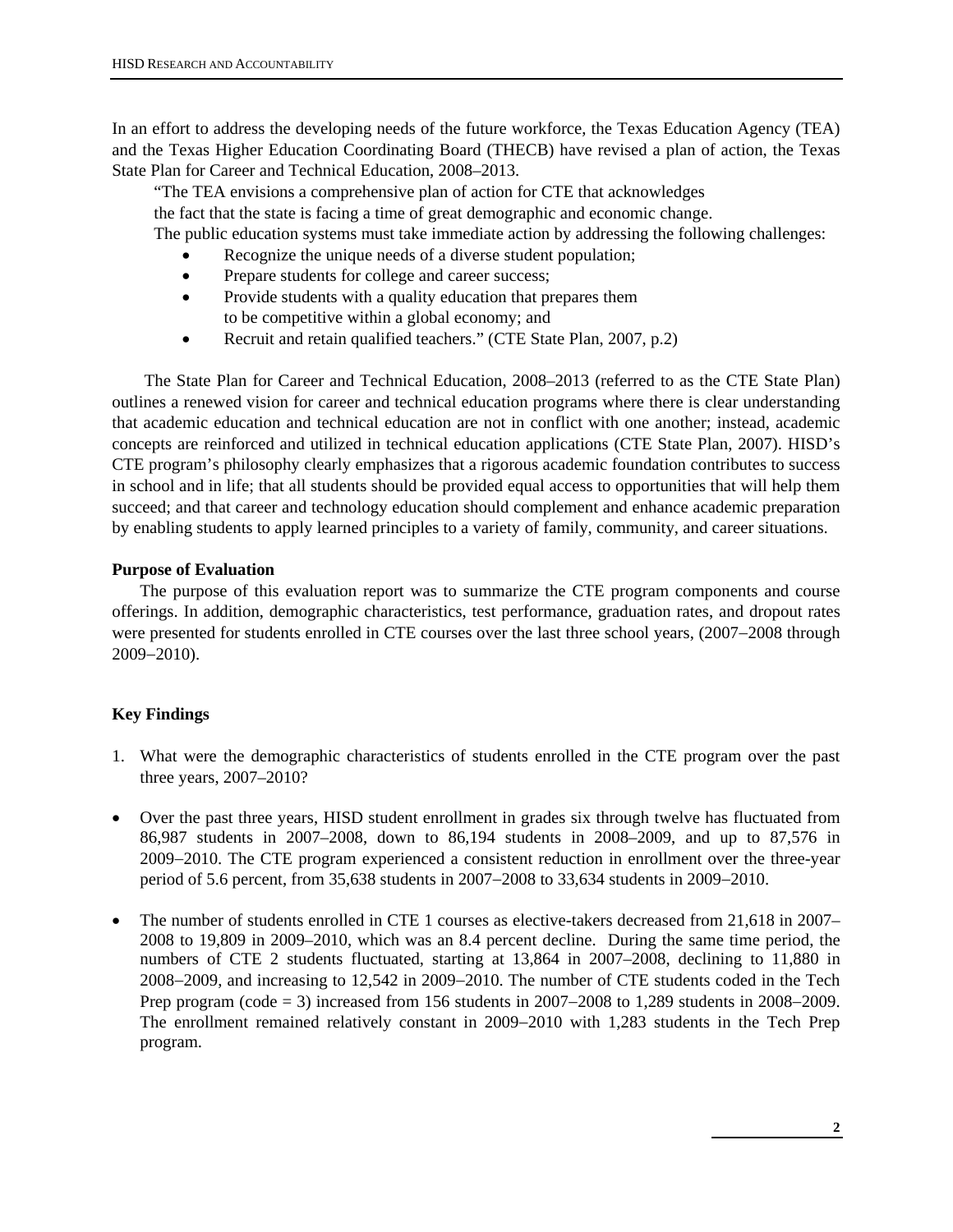- 2. What were the CTE program components and course offerings implemented in HISD in 2009−2010?
- CTE program components included course offerings, certifications/licenses, career and technical student organizations, college credit for CTE students, career preparation, internships, job shadowing, and Tech Prep.
- One hundred and sixty-five different CTE courses were offered at 67 schools (29 high schools and 38 middle schools) throughout the district. These courses cover the career concentrations (listed on page 1) identified by the TEA. The CTE program provided students opportunities to learn about their career pathways within the classroom setting and through internships in work-based learning environments. The most popular career concentrations in the district for 2009−2010 were (1) Information Technology, (2) Health Science, (3) Human Services, (4) Marketing, Sales, and Services, and (5) Science, Technology, Engineering, and Mathematics.
- 3. What were the certifications/licenses earned by students enrolled in the CTE program in 2009−2010?

A total of 3,942 certifications and/or licenses were earned in 34 different specialization areas. The largest number of certifications was earned in the area of Microsoft Certified Applications Specialist-WORD, with 1,181 students earning this certification.

- 4. What were the trends in Texas Assessment of Knowledge and Skills (TAKS) performance of students enrolled in the CTE program as compared to HISD students over the past three years, 2008–2010?
- From spring 2008 through spring 2010, CTE 2 and CTE 3 students outperformed non-CTE students on all subject areas of the TAKS.
- From the 2008 spring administration of the TAKS to the 2010 spring administration, the percent of CTE 2 and CTE 3 students passing the math test of the TAKS was higher than the percent passing of non-CTE students. Specifically, in 2010, the percentage of CTE 3 students passing the math test was 15 percentage points higher than the passing rate of non-CTE students (83 percent vs. 68 percent), while the percentage of CTE 2 students that passed the TAKS math test was 13 percentage points higher than the non-CTE students (81 percent vs. 68 percent). Similar results were found in 2008 and 2009.
- From spring 2008 through spring 2010, the TAKS passing rates of CTE students who were classified as economically disadvantaged and those enrolled in Tech Prep surpassed TEA acceptable performance levels on all subject tests.
- 5. What were the graduation and annual dropout rates for students enrolled in the CTE program as compared to HISD students over the past three years, 2006−2007 to 2008−2009?
- The total number of CTE graduates increased from spring 2007 to spring 2009, from 3,026 graduates in the spring of 2007 to 3,342 graduates in the spring of 2009. The number of CTE 2 graduates increased slightly from 2,985 in the spring of 2007 to 3,103 in the spring of 2009. The number of CTE 3 graduates increased substantially from 41 graduates in spring 2007 to 239 in the spring of 2009. During the same time period, the number of HISD graduates increased from 7,645 to 8,595.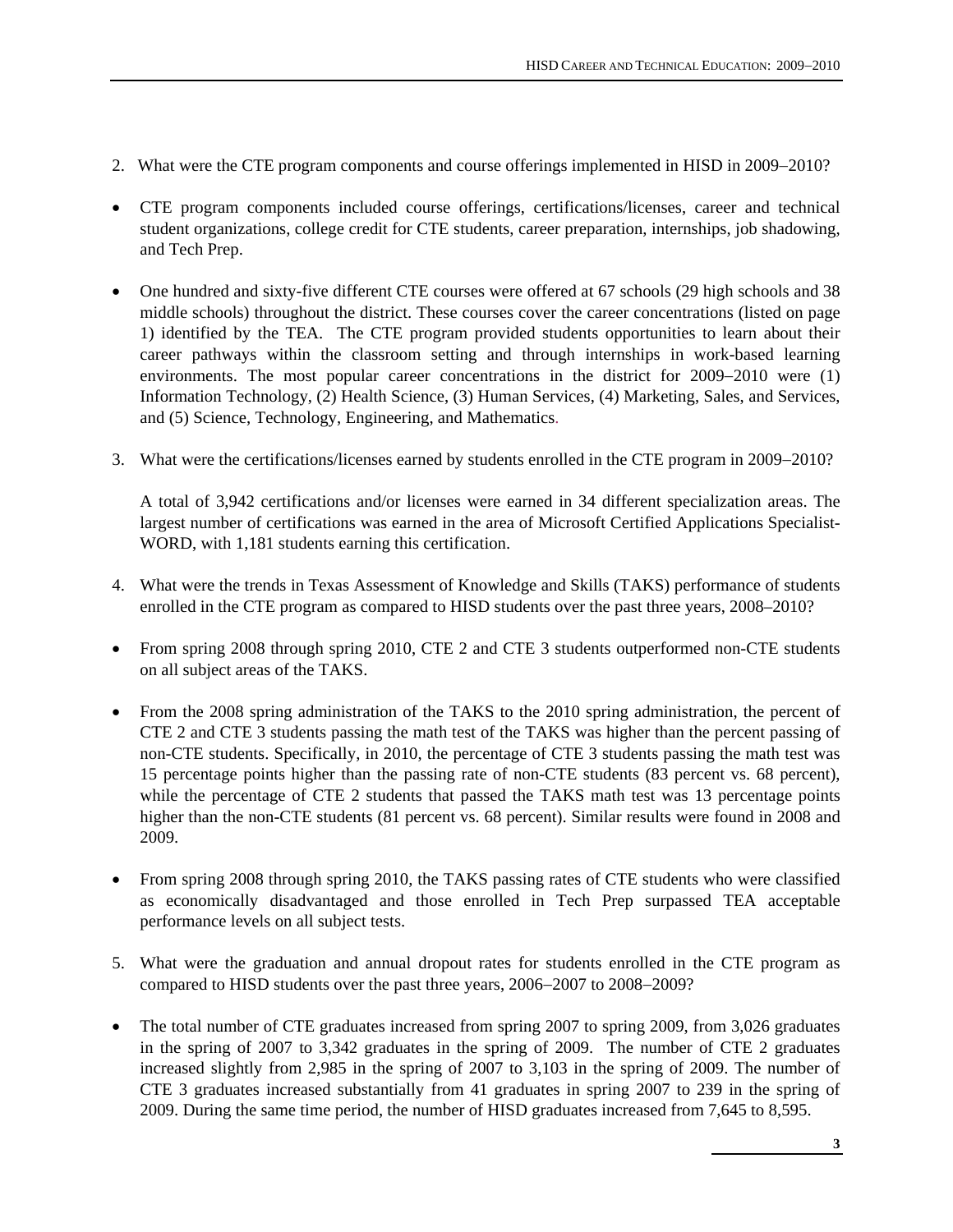- The percentages of CTE students from the ninth-grade cohort graduating from high school in a fouryear period increased steadily from 2007 to 2009, starting at 79.4 percent in 2007, increasing to 84.7 percent in 2008, and up to 87.2 percent in 2009. Similarly, the percentage of HISD students from the ninth-grade cohort graduating from high school in a four-year period increased over the three-year period from 64.3 percent in 2007, to 68.2 percent in 2008, and to 70.0 percent in 2009.
- From 2006−2007 to 2008−2009, the annual dropout rates of CTE students and HISD steadily decreased. In 2006−2007, the annual dropout rate of the CTE students (codes 2 and 3) was 4.3 percent, went down to 2.0 percent in 2007−2008, and decreased again to 1.5 percent in 2008−2009. The annual dropout rates for HISD students was 7.2 percent (2006−2007), 4.8 percent (2007−2008), and 3.3 percent (2008−2009). For the three school years analyzed, the annual dropout rates for CTE students remained lower than the annual dropout rates for HISD students.

# **Recommendations**

- 1. Continue to provide program offerings and components across the career concentrations so that CTE program students can select interests from a variety of career pathways and participate in multiple career development experiences. The amount of diverse programming available for students encourages career exploration and helps students to develop an awareness of their future career options.
- 2. The percentages of CTE students from the ninth-grade cohort graduating from high school in a fouryear period remained higher than the 4-year graduation rates of districtwide students. Similarly, annual dropout rates of CTE students were lower than those of HISD students. Considering the higher graduation rates and lower annual dropout rates of CTE students, efforts should be made to increase the enrollment of ninth and tenth-grade students in a coherent sequence (CTE 2) of courses and in the Tech Prep program (CTE 3). Early enrollment in the CTE program may help students develop a stronger connection to school and career-oriented activities such that graduation becomes a more realistic and attainable goal.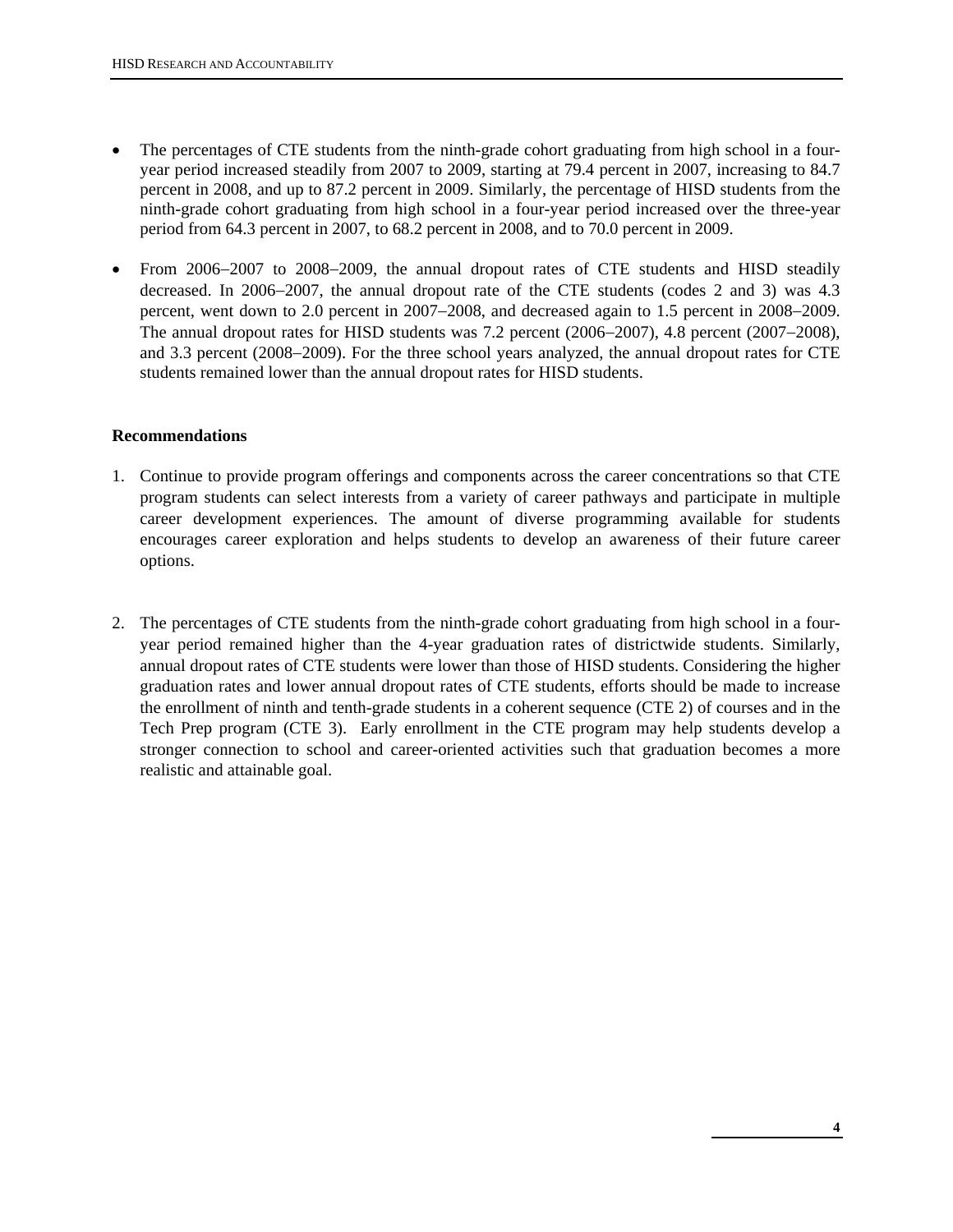# **Career and Technical Education 2009– 2010**

#### **Program Description**

The Career and Technical Education program (CTE) in the Houston Independent School District (HISD) has a mission to equip students with the marketable academic and technical skills needed to compete in the global workforce and/or to continue their education at the post-secondary level after graduation. Consequently, the goals of the CTE program are: (1) to provide students with relevant and up-to-date instruction within their career pathway (s) of interest, (2) to offer an advanced curriculum that can lead to industry certifications, (3) to expose students to out-of-classroom and real-world work experiences, and (4) to implement professional development that focuses on best practices in career and technical education. By participating in CTE, students are empowered to strengthen the economic and social foundation of the local community and beyond.

The CTE department collaborates with principals, instructional leaders, and industry professionals to design, implement, and assess core and career program offerings. To ensure continuous student achievement, basic and advanced academics as well as technical skills are integrated into the curriculum to enhance the attainment of competent proficiencies and standards. The CTE department also provides students with real work opportunities exposing them to the demands of the workforce. These opportunities are made available by collaborations between HISD, local businesses, and professional organizations.

The CTE program in HISD offers a variety of career education courses that prepare students for entry into institutions of higher learning or the workforce. These courses are taught by certified CTE instructors. Sixth-grade through twelfth-grade students can enroll in elective courses that match their career interests. Students who select CTE courses as general electives are coded as CTE 1 participants.

High school students can develop a career concentration and take multiple CTE courses that correspond with their interests. Students who select a coherent sequence of courses are coded as CTE 2 participants and those with an interest in technical fields can enroll in the Tech Prep program (coded as CTE 3 participants). The development of a career pathway concentration that is planned from a strong coherent sequence of courses allows students the opportunity to identify career options that lead to transferable skills and knowledge. The Texas Education Agency (TEA) has identified the following career concentrations:

- Agriculture, Food and Natural Resources;
- Architecture and Construction;
- Audio/Visual (A/V) Technology and Communications,
- Business, Management and Administration;
- Education and Training;
- Finance:
- Government and Public Administration;
- Health Science;
- Hospitality and Tourism;
- Human Services;
- Information Technology;
- Public Safety, Corrections, and Security;
- Manufacturing;
- Marketing, Sales, and Service;
- Science, Technology, Engineering, and Mathematics; and
- Transportation, Distribution and Logistics.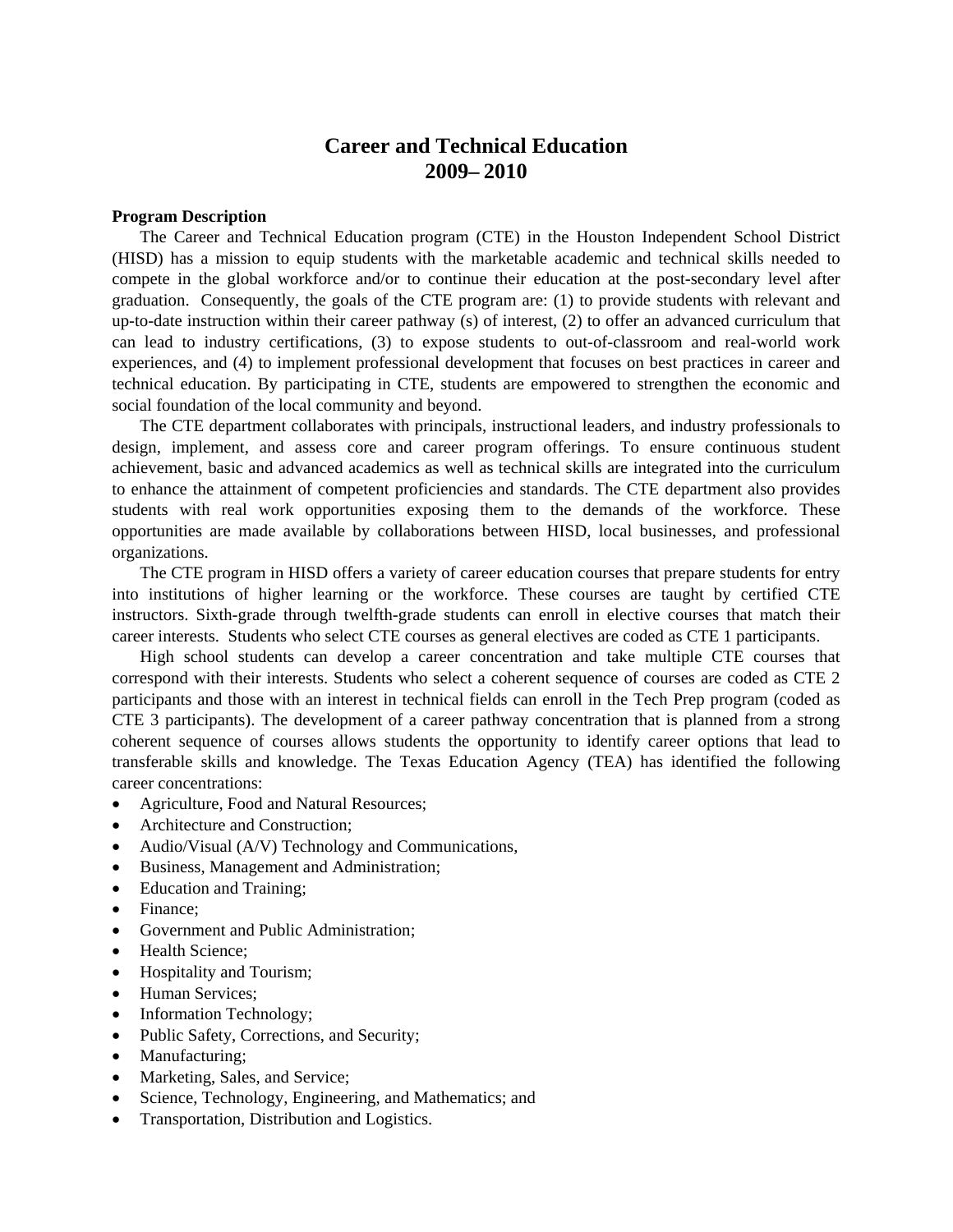In an effort to address the developing needs of the future workforce, the Texas Education Agency (TEA) and the Texas Higher Education Coordinating Board (THECB) have revised a plan of action, the Texas State Plan for Career and Technical Education, 2008–2013.

 "The TEA envisions a comprehensive plan of action for CTE that acknowledges the fact that the state is facing a time of great demographic and economic change. The public education systems must take immediate action by addressing the following challenges:

- Recognize the unique needs of a diverse student population;
- Prepare students for college and career success;
- Provide students with a quality education that prepares them to be competitive within a global economy; and
- Recruit and retain qualified teachers." (CTE State Plan, 2007, p.2)

 The State Plan for Career and Technical Education, 2008–2013 (referred to as the CTE State Plan) outlines a renewed vision for career and technical education programs where there is clear understanding that academic education and technical education are not in conflict with one another; instead, academic concepts are reinforced and utilized in technical education applications (CTE State Plan, 2007). HISD's CTE program's philosophy clearly emphasizes that a rigorous academic foundation contributes to success in school and in life; that all students should be provided equal access to opportunities that will help them succeed; and that career and technology education should complement and enhance academic preparation by enabling students to apply learned principles to a variety of family, community, and career situations.

The HISD CTE program has adopted the state plan to provide academic excellence as defined by the federal *No Child Left Behind* law. This includes the provision of quality career and guidance counseling; partnerships that benefit students and schools; rigorous academic and technical curricula supporting seamless career pathways; professional development for educators to enhance teaching and learning; ongoing data evaluation of student performance; and administrative leadership for program effectiveness and compliance.

#### **Purpose of Evaluation**

The purpose of this evaluation report was to summarize the CTE program components and course offerings. In addition, demographic characteristics, test performance, and graduation rates were presented for students enrolled in CTE courses over the last three school years, (2007−2008 through 2009−2010).

The following evaluation questions were addressed:

- 1. What were the demographic characteristics of students enrolled in the CTE program over the past three years, 2007–2010?
- 2. What were the CTE program components and course offerings implemented in HISD in 2009−2010?
- 3. What were the certifications/licenses earned by students enrolled in the CTE program in 2009−2010?
- 4. What were the trends in Texas Assessment of Knowledge and Skills (TAKS) performance of students enrolled in the CTE program as compared to HISD students over the past three years, 2008–2010?
- 5. What were the graduation and annual dropout rates for students enrolled in the CTE program as compared to HISD students over the past three years, 2006−2007 to 2008−2009?

#### **Program Funding**

The CTE program is funded through the Carl D. Perkins Vocational and Technical Education Act of 1998. Texas' Perkins funds enhance the state's efforts to ensure that students pursue a rigorous course of study by providing support for districts to implement programs such as Project Lead the Way, and the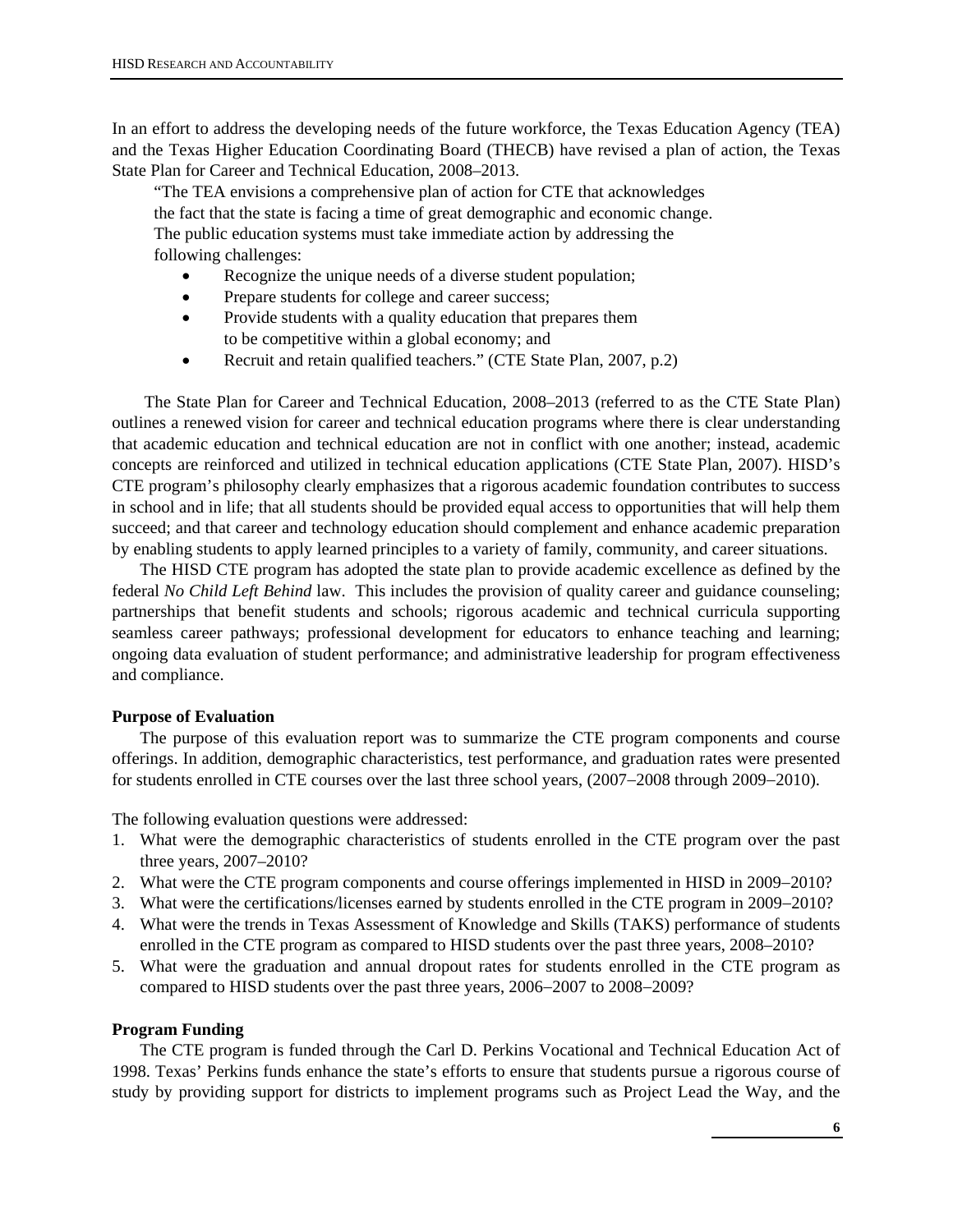Advanced Technical Credit statewide articulation program. Local education agencies, including HISD, who accept Perkins funds, must utilize those funds to conduct the following activities:

- Strengthen the academic and technical skills of CTE students by integrating academics with CTE programs through a coherent sequence of courses;
- Provide students with strong experience and understanding of all aspects of an industry;
- Develop, improve, or expand the use of technology in CTE, through training of personnel to use stateof-the art technology; providing CTE students with the academic and technical skills to enter into the high technology and telecommunications fields; or encouraging schools to work with high technology industries that offer voluntary internships and mentoring programs;
- Provide professional development programs to teachers, counselors, and administrators in state-ofthe-art CTE programs and techniques;
- Initiate, improve, expand, and modernize quality career and technology programs;
- Provide services and activities that are of sufficient size, scope, and quality to be effective;
- Link secondary career and technical education and postsecondary career and technical education, including implementing tech prep programs; and
- Develop and implement evaluations of the vocational and technical education programs carried out with funds under this title, including an assessment of how the needs of special populations are being met (CTE State Plan, 2007).

# **Methods**

#### **Data Collection**

Descriptive data, including student demographic characteristics and longitudinal enrollment figures in the CTE program, were obtained from the Public Education Information Management System (PEIMS). Within the program, students were assigned a CTE code that indicated their level of enrollment in CTE courses. Students who took one or more CTE course as electives were coded 1; students enrolled in CTE courses as part of a coherent sequential plan of study were assigned a code of 2; and students enrolled in CTE courses as part of a state approved Tech Prep plan of study received a code of 3. Enrollment numbers were collected based on total CTE participation as well as by code participation. Graduation and annual dropout rates were gathered from Texas Education Agency's district files. Certification and workbased learning site data were obtained through discussions with CTE personnel, while the Career and Technical Education website (HISD, 2008) provided details about the program and curriculum.

Quantitative analysis was accomplished using results from the Texas Assessment of Knowledge and Skills (TAKS) database. TAKS results were used in this report since it is a criterion-referenced test, specifically developed to reflect good instructional practices and to measure student learning. TAKS is vertically aligned with the Texas Essential Knowledge and Skills (TEKS) curriculum. TAKS was administered for the first time in the spring 2003 as a means to monitor student performance. The English language version measures academic achievement in reading at grades 3−9; English language arts at 10 and 11; writing at grades 4 and 7; social studies at grades 8, 10, and 11; and science at grades 5, 8, 10 and 11. Students in the 11<sup>th</sup> grade are required to take and pass an exit-level TAKS in all four subjects in order to graduate.

# **Results**

### **What were the demographic characteristics of students enrolled in the CTE program over the past three years, 2007–2010?**

The HISD enrollment numbers and CTE student enrollment by codes are shown in **Table 1** (see page 8). These codes are based on the number of students eligible to participate in the CTE program, which are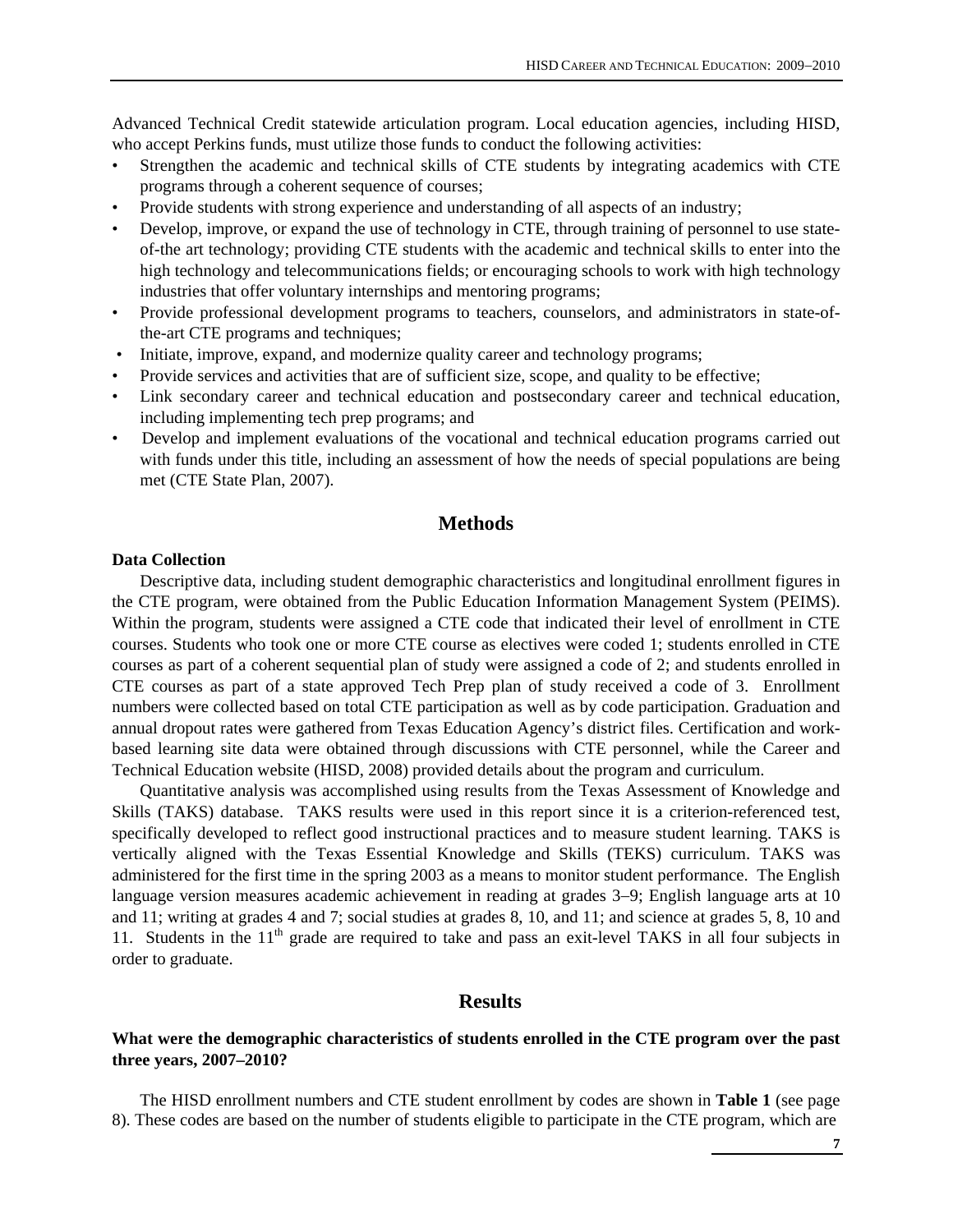| Table 1. Student Enrollment and Student by CTE Codes, 2007–2008 through 2009–2010 |           |           |        |
|-----------------------------------------------------------------------------------|-----------|-----------|--------|
|                                                                                   | 2007-2008 | 2009-2010 |        |
| Total HISD Student Enrollment (6 <sup>th</sup> -12 <sup>th</sup> )                | 86.987    | 86.194    | 87,576 |
| <b>Number of CTE Students Coded 1</b>                                             | 21.618    | 21,071    | 19,809 |
| Number of CTE Students Coded 2                                                    | 13.864    | 11.880    | 12,542 |
| <b>Number of CTE Students Coded 3</b>                                             | 156       | 1.289     | 1,283  |
| <b>Total Number of CTE Students</b>                                               | 35.638    | 34,240    | 33.634 |

Note: Data retrieved from TEA PEIMS, Oct. 2007 – Oct. 2009.

students in grades six through twelve. Over the past three years, HISD student enrollment in grades six through twelve has fluctuated from 86,987 students in 2007–2008, down to 86,194 students in 2008– 2009, and up to 87,576 in 2009−2010. The CTE program experienced a reduction in enrollment over the three-year period of 5.6 percent, from 35,638 students in 2007−2008 to 33,634 students in 2009−2010.

 The number of students enrolled in CTE 1 courses as elective-takers decreased from 21,618 in 2007– 2008 to 19,809 in 2009–2010, which was an 8.4 percent decline. During the same time period, the numbers of CTE 2 students fluctuated, starting at 13,864 in 2007–2008, declining to 11,880 in 2008−2009, and increasing to 12,542 in 2009−2010. The number of CTE students coded in the Tech Prep program (code = 3) increased from 156 students in 2007−2008 to 1,289 students in 2008−2009. The enrollment remained relatively constant in 2009−2010, with 1,283 students in the Tech Prep program.

**Table 2** (see page 9) presents the district and CTE enrollment of students by subgroups. According to Table 2, the percentage of economically-disadvantaged students within the district has slightly increased from 2007–2008 to 2009–2010 (72.0 percent to 72.7 percent). The percentage of economicallydisadvantaged students enrolled in CTE courses has increased during this three-year period (71.9 percent to 73.5 percent). From 2007–2010, the district's percentage of special education students decreased consistently from 12.1 percent to 11.0 percent; while the percentage of students enrolled in CTE courses who received special education services slightly decreased from 10.7 percent to 10.1 percent. The percentage of students identified as LEP districtwide increased over the three school years, starting at 13.7 percent in 2007–2008 and increasing to 14.6 percent in 2009–2010. During the three-year period, the percentage of students identified as LEP within CTE courses slightly decreased (9.8 percent to 9.3 percent). The district enrollment of students identified as gifted and talented slightly increased from 2007−2008 to 2009−2010 (14.2 percent to 14.5 percent). This trend was also found for the percentage of students enrolled in CTE courses identified as gifted and talented, with a slight increase from 11.6 percent in 2007–2008 to 12.0 percent in 2009–2010.

The demographic percentages of the CTE students closely reflect those of the district for students in grades 6 through 12. The exceptions are the higher percentages of African-American students in CTE (32.6 percent vs. 29.4 percent) and the lower percentages of LEP (9.3 percent vs. 14.6 percent) and Special Education (12.0 percent vs. 14.5 percent).

# **What were the CTE program components and course offerings implemented in HISD in 2009**−**2010?**

The HISD CTE program consists of several components and course offerings that give HISD students opportunities to explore career options and gain preparation for the world of work and post-secondary education. The CTE program components ensure that all CTE students develop career awareness within their selected course of study, as well as exposure to professional experiences in order to enhance their mastery, confidence, and leadership skills.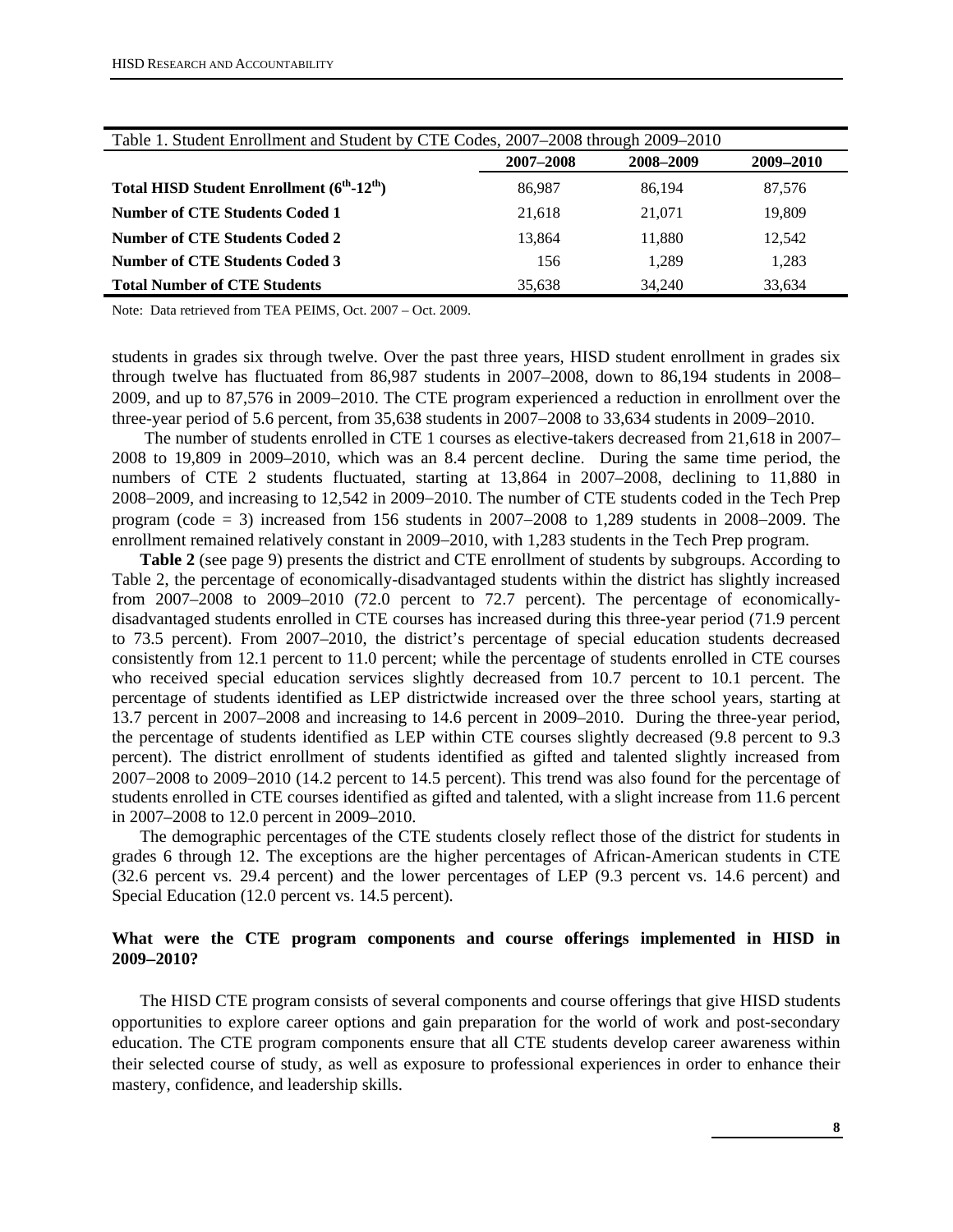| Subgroup                                                     |           |               | <b>Academic Year</b> |               |           |               |
|--------------------------------------------------------------|-----------|---------------|----------------------|---------------|-----------|---------------|
|                                                              | 2007-2008 |               | 2008-2009            |               | 2009-2010 |               |
|                                                              | ${\bf N}$ | $\frac{0}{0}$ | N                    | $\frac{0}{0}$ | ${\bf N}$ | $\frac{0}{0}$ |
| <b>Total HISD Student Enrollment</b><br>$(6^{th} - 12^{th})$ | 86,987    | 100.0         | 86,194               | 100.0         | 87,576    | 100.00        |
| Gender                                                       |           |               |                      |               |           |               |
| Female                                                       | 42,992    | 49.4          | 42,430               | 49.2          | 42,967    | 49.0          |
| Male                                                         | 43,995    | 50.6          | 43,764               | 50.8          | 44,609    | 51.0          |
| Ethnicity                                                    |           |               |                      |               |           |               |
| American Indian                                              | 66        | $<1.0$        | 54                   | $<1.0$        | 89        | $<1.0$        |
| Asian                                                        | 3,059     | 3.5           | 3,098                | 3.6           | 3,170     | 3.6           |
| African-American                                             | 26,681    | 30.7          | 25,895               | 30.0          | 25,776    | 29.4          |
| Hispanic                                                     | 49,085    | 56.4          | 49,436               | 57.4          | 50,802    | 58.0          |
| White                                                        | 8,096     | 9.3           | 7,711                | 8.9           | 7,739     | 8.9           |
| <b>Economically Disadvantaged</b>                            | 62,598    | 72.0          | 65,369               | 75.8          | 63,689    | 72.7          |
| At Risk                                                      | 52,225    | 60.0          | 53,912               | 62.5          | 53,642    | 61.3          |
| <b>Special Education</b>                                     | 10,499    | 12.1          | 10,025               | 11.6          | 9,667     | 11.0          |
| Limited English Proficiency                                  | 11,923    | 13.7          | 12,693               | 14.7          | 12,749    | 14.6          |
| Gifted & Talented (G/T)                                      | 12,383    | 14.2          | 12,290               | 14.3          | 12,684    | 14.5          |
| <b>Total CTE Student Enrollment</b>                          | 35,638    | 100.0         | 34,240               | 100.0         | 33,634    | 100.0         |
| Gender                                                       |           |               |                      |               |           |               |
| Female                                                       | 17,751    | 49.8          | 16,797               | 49.1          | 16,502    | 49.1          |
| Male                                                         | 17,887    | 50.2          | 17,443               | 50.9          | 17,132    | 50.9          |
| Ethnicity                                                    |           |               |                      |               |           |               |
| American Indian                                              | 25        | < 1.0         | 15                   | $<1.0$        | 33        | $<1.0$        |
| Asian                                                        | 1,084     | 3.0           | 1,030                | 3.0           | 1,000     | 3.0           |
| African-American                                             | 12,157    | 34.1          | 11,490               | 33.5          | 10,969    | 32.6          |
| Hispanic                                                     | 19,836    | 55.7          | 19,302               | 56.4          | 19,262    | 57.3          |
| White                                                        | 2,536     | 7.1           | 2,403                | 7.0           | 2,370     | 7.0           |
| <b>Economically Disadvantaged</b>                            | 25,619    | 71.9          | 26,201               | 76.5          | 24,737    | 73.5          |
| At Risk                                                      | 22,706    | 63.7          | 22,701               | 66.3          | 21,324    | 63.4          |
| <b>Special Education</b>                                     | 3,799     | 10.7          | 3,665                | 10.7          | 3,383     | 10.1          |
| Limited English Proficiency                                  | 3,506     | 9.8           | 3,494                | 10.2          | 3,139     | 9.3           |
| Gifted & Talented (G/T)                                      | 4,121     | 11.6          | 3,753                | 11.0          | 4,044     | 12.0          |

# Table 2. District and CTE Course Enrollment by Student Groups\* , 2007−2008 Through 2009−2010

Note: Data retrieved from TEA PEIMS, October 2007 – October 2009.<br>\* District enrollment numbers reflect only students in grades 6 through 12, grades where students are eligible to enroll in CTE courses.

In addition to the program components, the CTE department offers a variety of programs from which students can select a career pathway of study. Career pathways provide a plan for all students, regardless of their abilities, talents, or desired levels of education. Career concentration pathways provide all students with areas of focus, along with flexibility, and a variety of ideas to pursue as they make decisions regarding course selection. By taking CTE courses, students are given opportunities to participate in hands-on training within their career pathway of interest. The CTE program components include the following (listed alphabetically):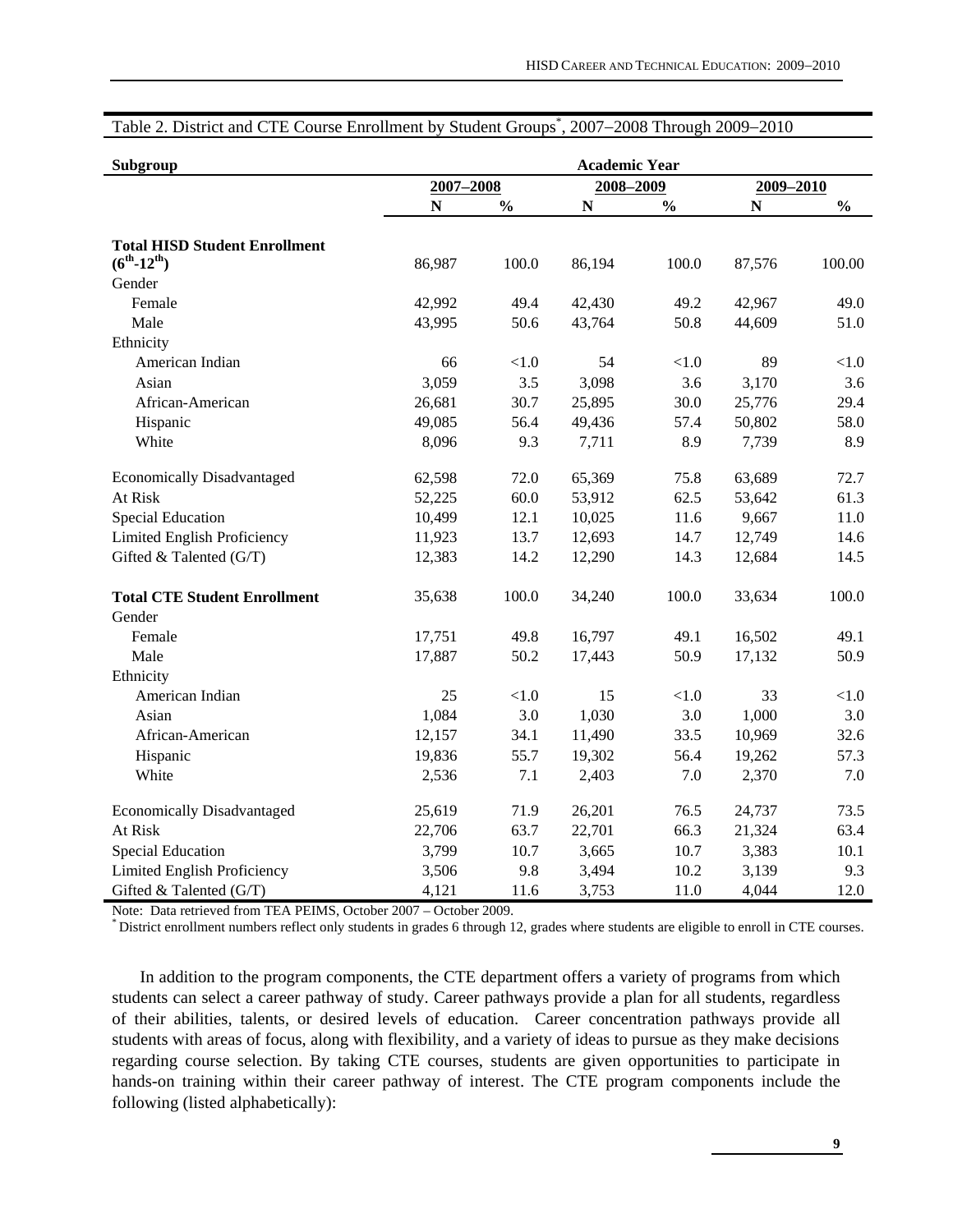#### *Career and Technology Student Organizations (CTSO)*

CTE students are encouraged to join student organizations that are directly related to their selected career pathway. These organizations offer students opportunities to develop leadership and teamwork skills that help prepare them for the work force and/or for college training. HISD has developed several partnerships with local, regional, and national professional organizations so that the school-level student organizations can fully participate in activities and benefit from their professional memberships. Some of these organizations include the Business Professionals of America (BPA), Future Business Leaders of America (FBLA), Family, Career and Community Leaders of America (FCCLA), Health Occupations Students of America (HOSA), SkillsUSA, and the Technology Student Association (TSA).

#### *Career Preparation, Internships, and Job Shadowing*

Within CTE, students gain valuable insight and hands-on career experiences through internships and job shadowing. Students are placed in work-based settings in order to acquire knowledge and skills within real work environments. HISD has developed partnerships with various organizations and companies that provide students with on-the-job training experiences. For example, CTE students served as interns at Texas Children's Hospital and Methodist Hospital throughout the school year. Several students attending the High School for Law Enforcement and Criminal Justice had job shadowing experiences at the Houston Emergency Center.

#### *Certifications/Licenses*

Students within the CTE program have the opportunity to earn industry certifications and/or licenses within their chosen career pathways. Industry certifications serve as evidence of technical skill attainment. Earning industry certifications give students a sense of accomplishment, a highly-valued professional credential, and help them become more employable and eligible for higher starting salaries. There are over 90 professional certificates or licenses that are approved by TEA in which CTE high school students can earn. These certifications/licenses are connected to multiple industry careers such as beauticians, automotive mechanics, and several business-related fields.

#### *College Credit for CTE Students*

There are three different kinds of courses that CTE students can take in order to earn college credit; dual credit courses, advanced technical credit courses, or Tech Prep courses. Students within these courses are taught and graded in the same manner as college students who would take the course. Credits from these courses count toward the Distinguished Achievement Program (DAP) graduation plan, when students earn a grade of "B" or better. All courses are open to eleventh and twelfth-grade students and are provided at no charge.

Dual credit courses are the only courses that allow students to earn both high school and college credit hours simultaneously. They are developed and taught by college-approved instructors. No prerequisite classes are required to enroll in these courses. Advanced technical credit (ATC) courses are developed at the state level, while Tech Prep credit courses are developed within HISD. Both types of courses are taught by local high-school teachers who received specialized training. College credit for ATC and Tech Prep courses are awarded once students enroll in a participating college or university. The ATC program provides an opportunity for students to receive credit at participating community colleges across Texas for taking certain enhanced technical courses during high school. ATC courses are only offered in technical or workforce areas. The teacher of the course must meet the ATC teacher requirements, go through ATC training, and teach the high school course so that it meets the content of the equivalent college course.

#### *Tech Prep*

The Tech Prep program provides a way for students to start their technical careers in high school and complete their training in a local community college. The six-year program is a combination of four years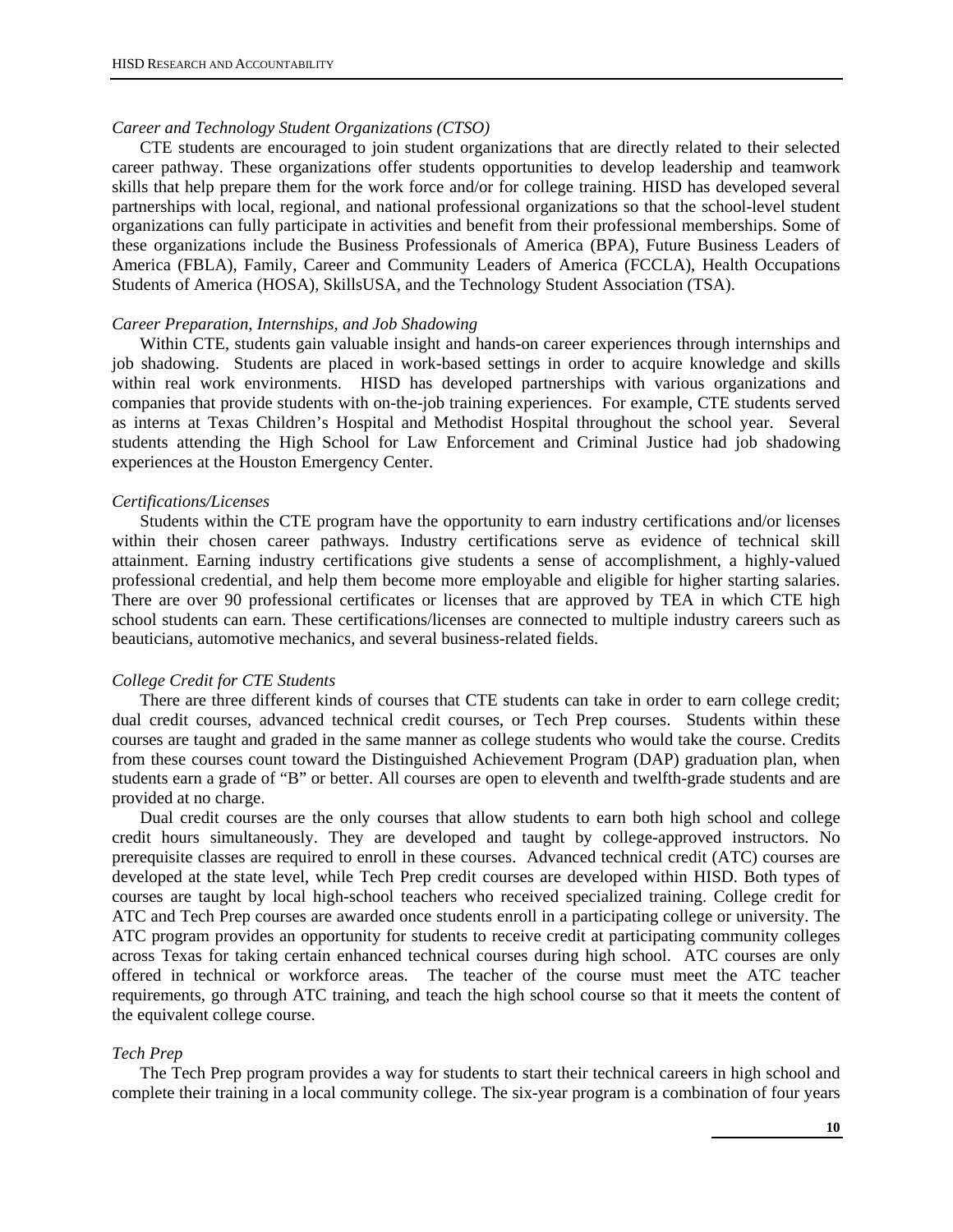of high school courses, outlined in the Recommended graduation plan, and two years in a technical training program at a participating community college. The program prepares students for high-demand technical careers. At the end of the program, Tech Prep students can earn an Associate of Applied Science degree.

#### **Course Offerings**

One hundred and sixty-five different CTE courses are offered at 67 HISD schools (29 high schools and 38 middle schools) throughout the district. These courses range from accounting to welding and are related to the career concentrations identified by TEA (listed on page 5). A partial listing of the CTE courses being offered in the district can be found in the **Appendix A**. For the 2009−2010 school year, the enrollment numbers of CTE 2 and CTE 3 students by secondary school and career concentration are provided in **Appendix B**. The CTE program provides a variety of courses for students to select elective classes and/or courses within career concentrations. The most popular career concentrations in the district for 2009−2010 were (1) Information Technology, (2) Health Science, (3) Human Services, (4) Marketing, Sales, and Services, and (5) Science, Technology, Engineering, and Mathematics. A full description of all CTE classes and the school locations, where each class is available, can be found in the curriculum section at the Career and Technical Education website. These courses are taken as electives or as part of a selected career concentration (HISD, 2008). The CTE specialized career programs include the following listed alphabetically and described below.

#### *Agricultural Science and Technology*

The Agricultural Science and Technology (AST) program has developed as an integral part of the CTE department in HISD. The mission of the program is to prepare students for careers, build awareness, and develop leadership for the food, fiber, and natural resource systems. Diverse course offerings make it attractive to students with varying educational goals. The AST program operates at eight high schools. These locations are Austin, Bellaire, Chavez, Lamar, Madison, Sam Houston Math, Science, and Technology Center, Worthing, and Yates. In addition, Harper Alternative School provides horticulture courses for students with disabilities. The AST program owns six farms. The farms are located near participating schools and vary in size: Madison has 35 acres, Austin and Yates share 62 acres, Bellaire, Lamar, and Lee have a total of 40 acres, and Sam Houston has 9 acres. The co-curricular activities for the AST program include membership in the student organization, Future Farmers of America (FFA), and participation in the Houston Livestock Show.

#### *Automotive Youth Educational Systems (AYES)*

Within the AYES program, HISD students are taught entry-level skills in the field of automotive technology. Students take courses in a coherent sequence to increase their levels of expertise in automotive technology. The program is a collaborative initiative between HISD and automotive industry partners such as local automotive dealerships and independently-owned repair shops. These automotive partners provide job-shadowing opportunities and apprenticeships to HISD students to gain real-world, on-the-job experiences in the AYES program. The AYES program is available at Westbury High School and Waltrip HS. These schools have automotive labs that are certified by the National Automotive Technology Education Foundation (NATEF) and hold Automotive Service Excellence (ASE) certifications.

#### *Business, Management, and Administration*

The Business, Management, and Administration career concentration is divided into six pathways, including management, business financial management and accounting, human resources, business analysis, marketing, administration, and information support. Within these pathways, students learn about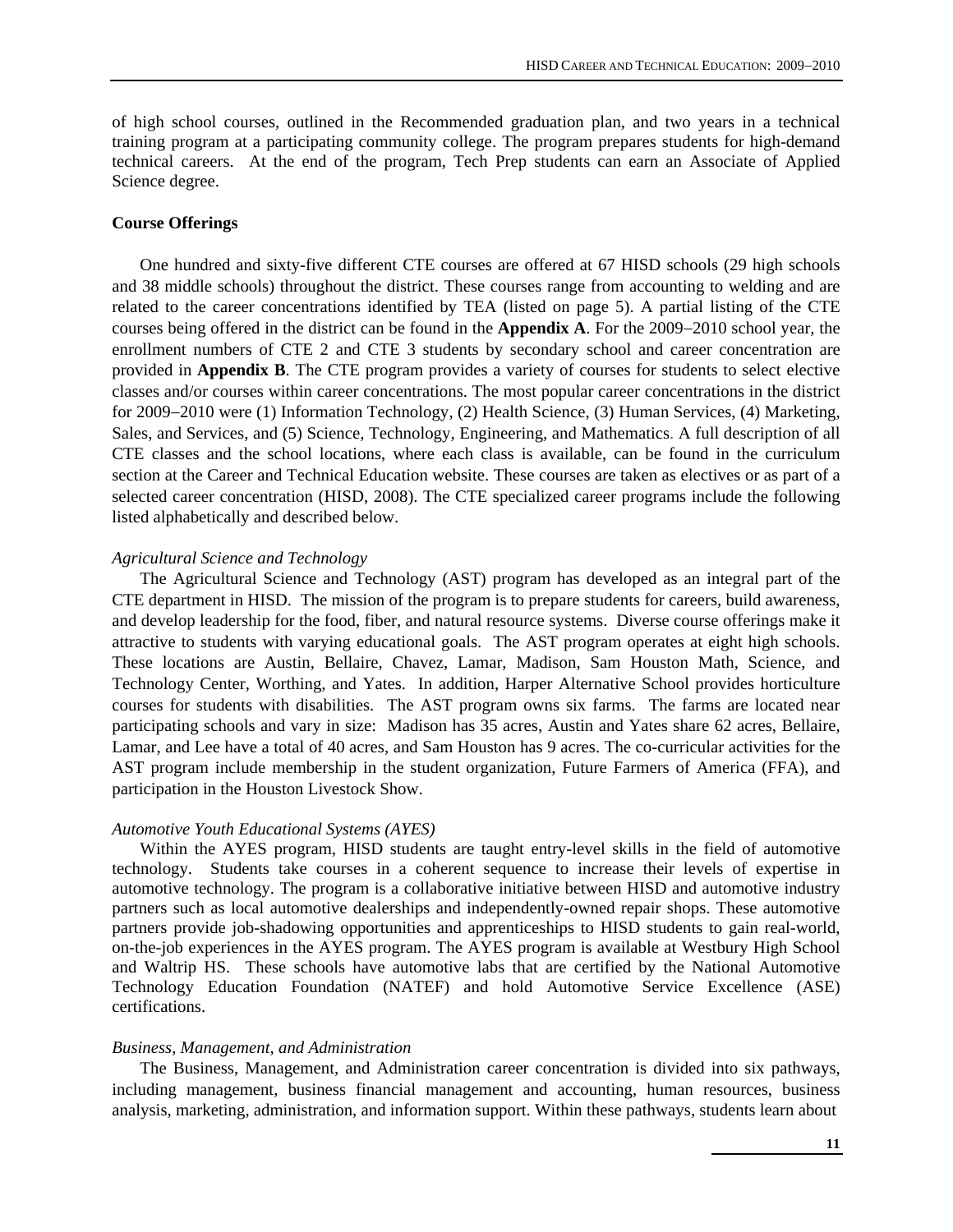planning, organizing, directing, and evaluating business functions essential to efficient and productive business operations. The courses help students develop the skills and knowledge to conduct business in the workplace and/or pursue education in business fields. Courses in business, management, and administration are offered at all HISD high schools.

#### *Construction Careers*

Students interested in careers in the construction industry have several school choices within HISD. The Construction, Art, Science and Technology (CAST) Academy is offered at Furr HS. This program is supported by the Association of General Contractors (AGC) to assist with the development of the construction workforce in the Greater Houston area. There are also Construction Academies located at Austin and Yates high schools. Construction trade education helps students develop manipulative skills, safety, judgment, technical knowledge, and related occupational information. Construction courses are designed to train students through contextual instruction in the layout, design, production and processing, assembling, testing, diagnosing and maintaining industrial, commercial and residential goods and services. Students are also provided opportunities to develop and apply leadership, social, civic and business-related skills through their involvement in the Vocational and Industrial Clubs of American (VICA), which is the student organization for young people enrolled in the Trade and Industrial programs. Basic Safety, Introduction to Construction Math, Introduction to Hand Tools, Introduction to Power Tools, Introduction to Blueprints, Basic Communications Skills, and Basic Employability Skills are among course offerings. The Houston Community College System partners with HISD to support students within the construction programs.

#### *Culinary Arts Programs*

Culinary arts programs are available at Barbara Jordan, Davis, Wheatley, and Westside high schools and Harper Alternative School. The programs are designed to prepare students for career opportunities in the food service and hospitality industries. Culinary arts students train in specific culinary areas of interest, work toward receiving post-secondary credit, and enter the Chef Apprenticeship program, affiliated with the American Culinary Federation (ACF).

At Jefferson Davis High School, a hotel and restaurant management magnet program is offered along with a culinary arts component. At Davis, students interested in the tourism and hospitality industry, learn a variety of business management and culinary arts skills. Twelfth-grade students can participate in an internship program at the University of Houston. At Westbury, culinary arts students take courses related to the entrepreneurship side of culinary arts as well as food preparation lessons. HISD partnered with the Texas Restaurant Association. As a result, Westside has a fully operational Outback Restaurant.

#### *DeBakey's College Preparatory School*

The DeBakey's College Preparatory School, a component of the Health Sciences Department of CTE, allows students to take four years of sequenced health science classes. All health science teachers at the DeBakey High School for Health Professions are CTE certified in order to teach the courses. The Health Science Curriculum consists of the following courses by grade level: Introduction to Health Science for ninth graders; Anatomy and Physiology for tenth graders; Health Science Rotations: Dental Science, Medical Laboratory, and Patient Care for eleventh graders; and Health Science III- Hospital Internships, Advanced Anatomy and Physiology, Rehabilitation Rotations and Business Computer Information Systems for twelfth graders. Junior and senior students intern at the Texas Medical Center to complete rotation components. At the end of four years, students are awarded a Health Science Certificate. DeBakey's College Preparatory School allows students to receive a well-rounded CTE foundation in the health sciences curriculum along with core academic classes.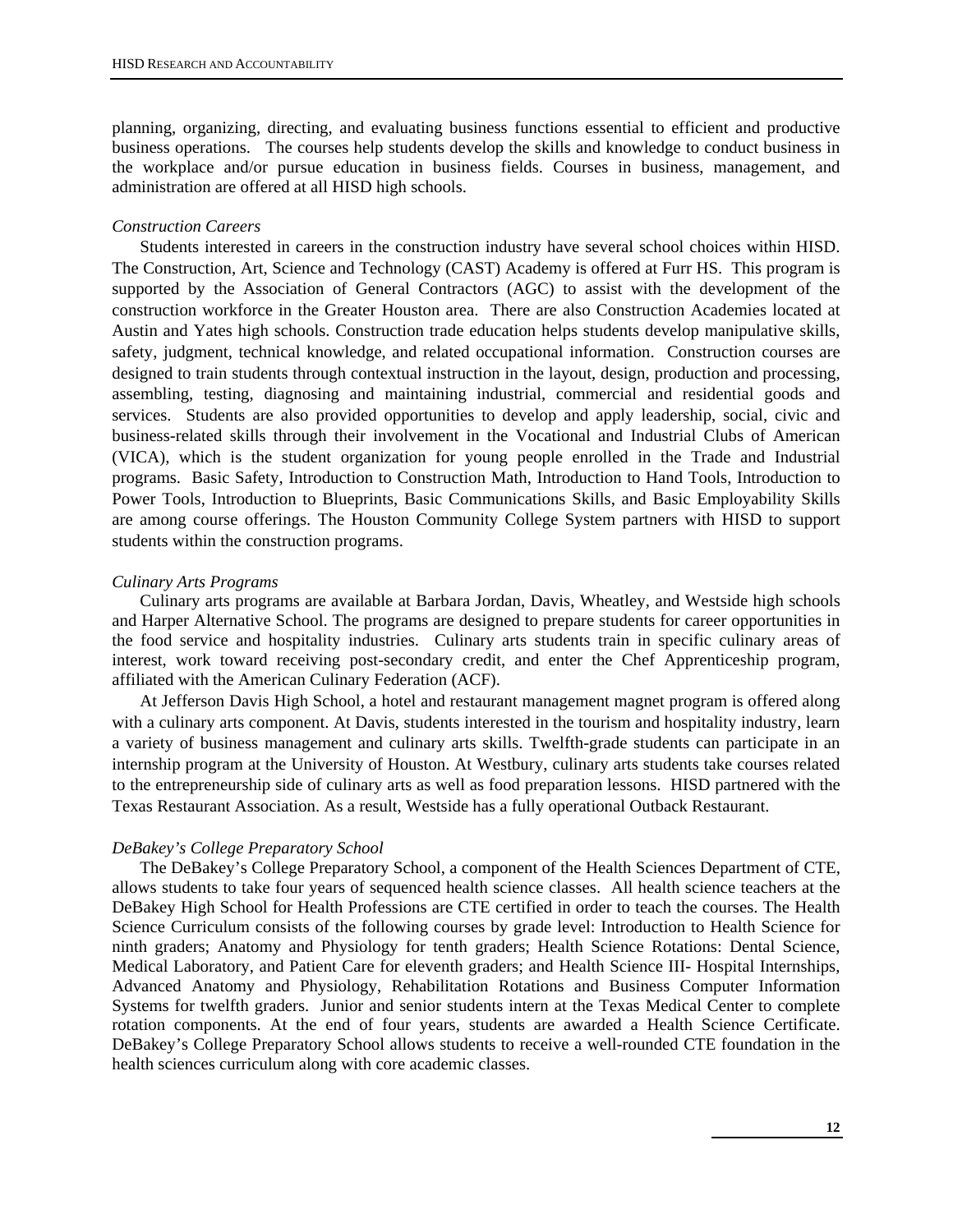#### *Energy Industry Programs*

There are three energy academies in HISD. These academies offer courses in which CTE students can develop their interests in careers related to the energy industry. These academies are located at Milby High School (Milby Academy for Petroleum Exploration & Production Technology), Lamar High School (Lamar Global Energy Business Program), and Westside High School (Westside Engineering & Geosciences Academy). The energy academies are financially supported by the Independent Petroleum Association of America (IPAA) to assist with developing an energy workforce in Houston.

#### *The High School for Law Enforcement & Criminal Justice (H.S. LE/CJ)*

The H.S. LE/CJ**,** a separate and unique magnet school, began in the spring of 1981 as a recruitment source for minority police officers. Currently, the curriculum is designed to allow students to explore careers related to law enforcement and criminal justice. Entry requirements include an 80 average in academic subjects, passing scores on standardized tests, and good conduct grades.

At the High School for Law Enforcement & Criminal Justice, students take vocational classes at each grade level to expose them to the skills and experience necessary for law enforcement and legal-related criminal justice careers. The law-legal programs are involved in law activities with professional organizations outside of the school. By the twelfth grade, students can participate in a variety of work assignments related to their career choices. More than 95 percent of the students at H.S. LE/CJ graduate as Texas Scholars.

#### *Jack Yates School of Communications*

Since 1978, the Jack Yates School of Communications has established a standard for excellence in the field of media communications. Located, on the campus of Jack Yates High School, the innovative "school-within-a-school" focuses on three specialized areas: Media Technology, Photography, and Journalism. The school remains committed to providing students with the very best in instruction, resources, technology, and equipment. Jack Yates is the only HISD high school to house separate television and photography studios. The journalism department provides interns for the Houston Chronicle and the "Eye On Third Ward" initiative with the Museum of Fine Arts. The Yates School has also formed a strong alliance with Texas Southern University and the University of Houston to further teach youth through photography/media and to use the depth of information for positive change as producers and consumers.

#### *Pre-Engineering Programs - Project Lead the Way (PLTW)*

For students interested in engineering, biomechanics, aeronautics, and other applied math and science arenas, PLTW is a special series of courses developed for the middle school and high school years. These courses complement math and science college preparatory programs to establish a solid background in engineering and technology. This program is sponsored by the East End Chamber of Commerce, which represents several petroleum and Houston port-related industries.

The PLTW courses are available at six campuses: César Chávez, Ebbert Furr, Westbury, Phillis Wheatley, Sam Houston, and James Madison high schools. During the spring of 2010, the PLTW program at Wheatley High school received full national certification. By earning this certification, Wheatley students in the PLTW program can earn college credit for engineering courses while still enrolled in high school. (More information can be found at www.houstonisd.org, dated March 31, 2010.)

#### *Reagan Computer Technology Magnet Program*

The Reagan High School Program for Computer Technology offers students instruction through the Academy of Finance. The Academy of Finance is a four-year program that prepares students for the banking and finance industry, advanced preparation in a junior college program, or enrollment in a full baccalaureate program. It is a comprehensive program of study designed to assist students in developing knowledge of the increasing role of technology in the world of finance. The Computer Electronics and Networking Technology program is a four-year program leading to proficiency as an A+ certified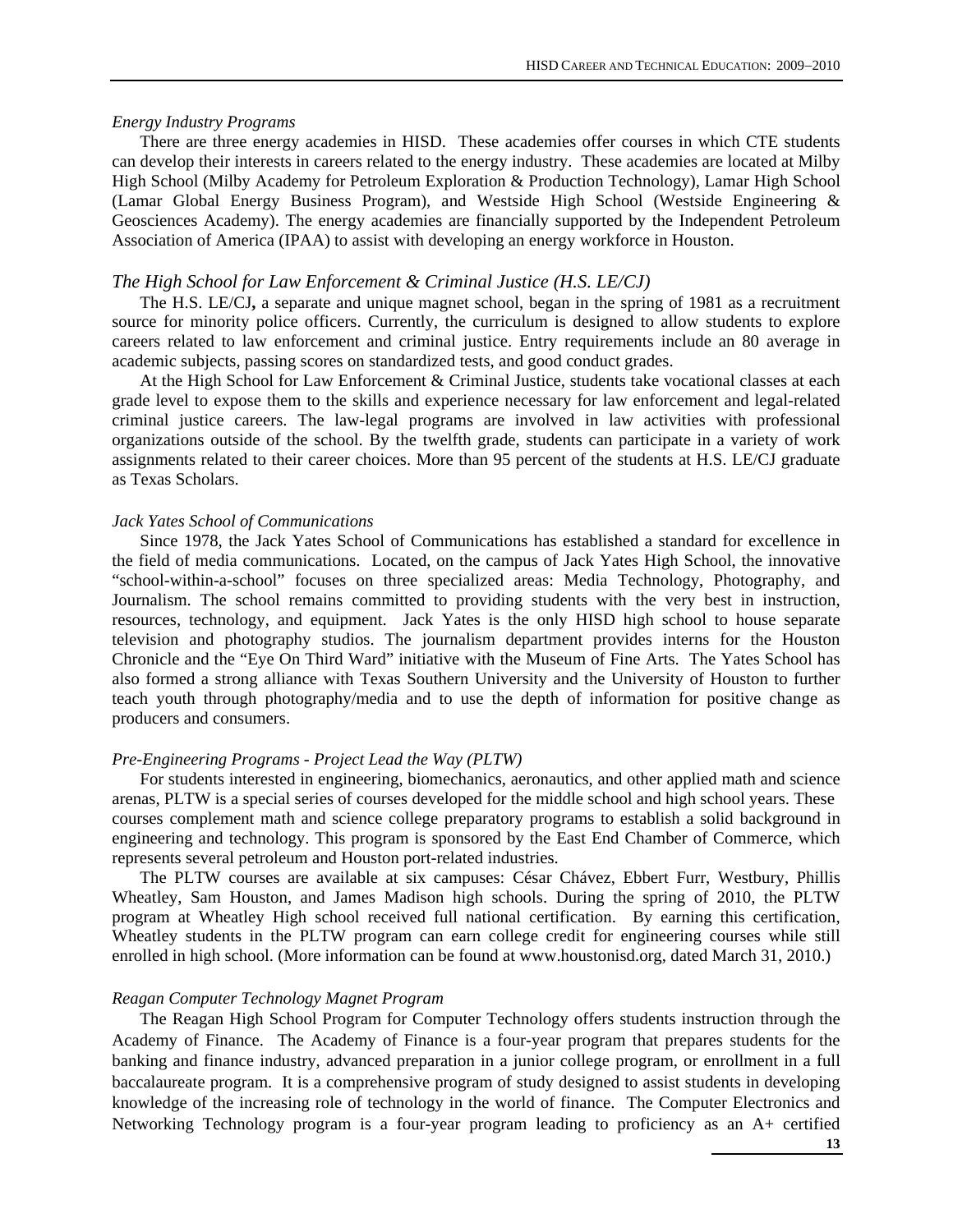computer technician or a CISCO certified networking technician. Four years of math and science are presented as well as basic electronics, solid-state devices and circuits, microprocessor theory and interfacing, and computer maintenance and repair techniques. The Cisco Systems Networking Academy teaches the principles and practice of building and maintaining networks and prepares students for the certified CISCO Networking Associated exam. Computer Programming is an intensive four-year college preparatory program with emphasis on math through calculus, science through physics, and computer science. Programming techniques are taught in a number of different programming languages including C++, JAVA Script and Hypertext Markup Language (HTML). The students gain experiences on the latest microcomputer equipment with access to networks and the internet.

#### *Westbury High School Health Science Program*

 The Health Science Career Cluster encompasses more than 200 career specialties and/or occupations. The Health Science program at Westbury High School focuses on careers in planning, managing, and providing therapeutic services, diagnostic services, health informatics, support services, and biotechnology research and development. The students at Westbury perform their clinical rotation duties at the Memorial-Hermann Hospital and the People's Clinic.

# **What were the certifications/licenses earned by students enrolled in the CTE program in 2009**−**2010?**

**Table 3** (see page 15) presents the certifications/licenses earned by CTE students in the 2009−2010 school year. A total of 3,942 certifications and/or licenses were earned in 34 different specialization areas. The largest number of certifications was earned in the area of Microsoft Certified Applications Specialist-WORD, with 1,181 students earning this certification. Five hundred and sixty students earned their safety certifications from the Occupational Safety and Health Administration (OSHA) and 454 students earned their Cardiopulmonary Resuscitation (CPR) certification. A total of 1,301 certifications and/or licenses were earned in 21 different specialization areas in 2008−2009. For the 2009−2010 school year, CTE personnel placed a stronger emphasis on student certifications and this resulted in an increase of 203 percent in the number of certifications earned as compared to the number earned in the previous year.

# **What were the trends in Texas Assessment of Knowledge and Skills (TAKS) performance of students enrolled in the CTE program as compared to HISD students over the past three school years, 2008**−**2010?**

**Table 4** (see page 16) and **Figures 1** through **4** (see pp.17-18) display the 2008 through 2010 student performance on the English TAKS by subject test for the following student groups: CTE 2 (coherent sequence), CTE 3 (Tech Prep), and non-CTE students. Table 4 provides data for all groups. Figures 1-4 presents graphic displays by subject test. Non-CTE results are for students in grades 9 through 11.

**Figure 1** (see page 17) shows that the percent of CTE 2 and CTE 3 students passing the math standard of the TAKS was higher than the percent passing of non-CTE students from 2008 to 2010. Over the three-year period, the percentage of CTE 2 students passing the math standard of the TAKS increased from 71 percent to 81 percent. During the same time the percentage of CTE 3 students passing the TAKS math standard fluctuated from 81 percent in 2008, to 67 percent in 2009, and up to 83 percent in 2010.

**Figure 2** (see page 17) shows that the percentage of CTE 2 and CTE 3 students passing the TAKS reading/English language arts (ELA) subtest was higher than non-CTE students from 2008 to 2010. For the spring of 2008, CTE 2 and CTE 3 students had a similar percentage of students passing the TAKS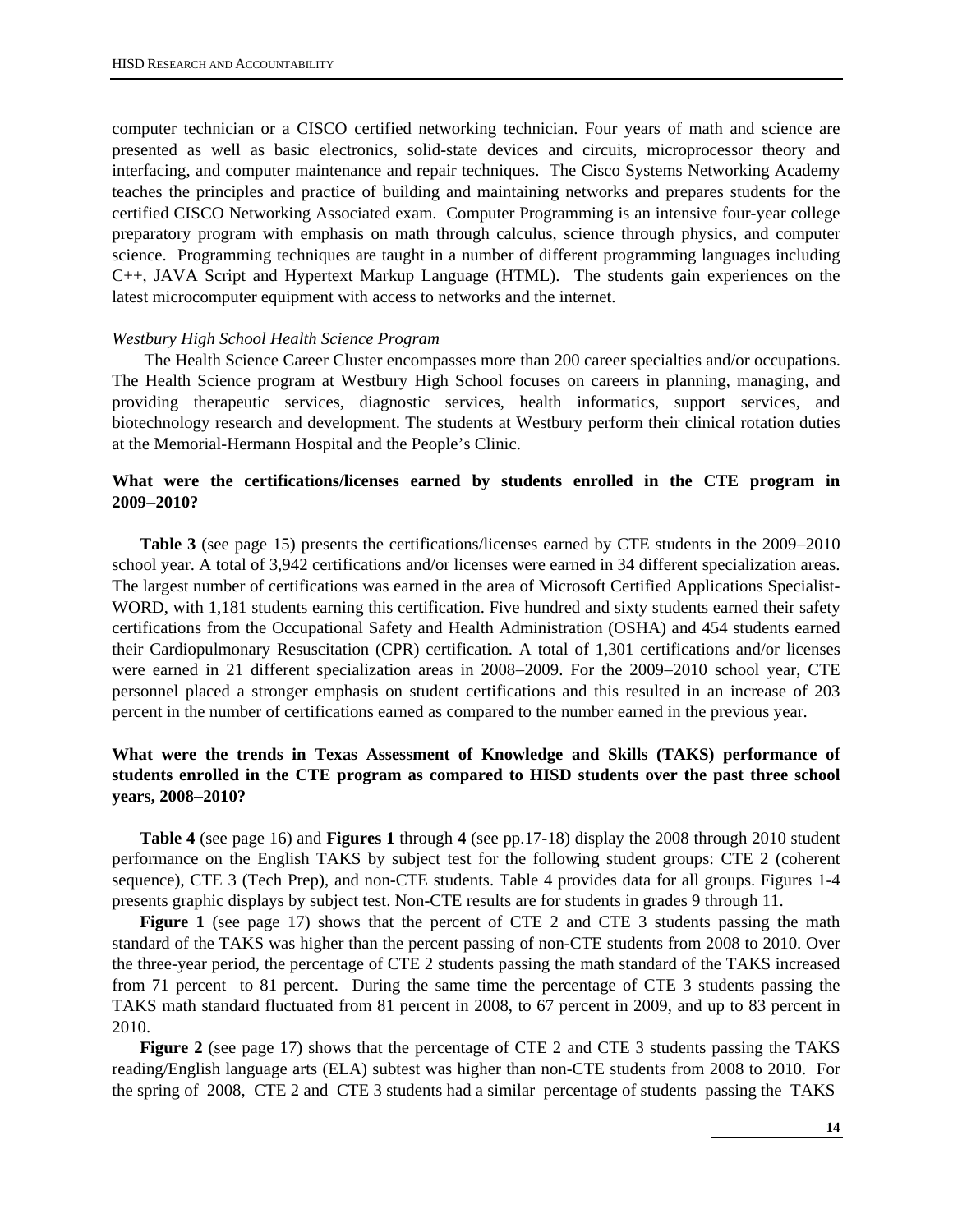|                                                                              | 2009-2010                |               |  |  |  |
|------------------------------------------------------------------------------|--------------------------|---------------|--|--|--|
|                                                                              | $\underline{\mathbf{N}}$ | $\frac{0}{0}$ |  |  |  |
| A*S*K Certification                                                          | 30                       | 0.8           |  |  |  |
| A+ Certification                                                             | 9                        | 0.2           |  |  |  |
| Adobe Certified Associate (ACA) - Visual Communication using Adobe Photoshop | 90                       | 2.3           |  |  |  |
| <b>Basic Telecommunication</b>                                               | 14                       | 0.4           |  |  |  |
| Certified Customer Service Specialist                                        | 6                        | 0.2           |  |  |  |
| <b>Cosmetology Operators License</b>                                         | 15                       | 0.4           |  |  |  |
| CPR - Lay Responder (America Red Cross) - CPR Infant                         | 93                       | 2.4           |  |  |  |
| CPR - Lay Responder (America Red Cross) - CPRAED Adult and Child             | 93                       | 2.4           |  |  |  |
| CPR- Lay Responder (American Red Cross)                                      | 454                      | 11.5          |  |  |  |
| <b>Emergency Telecommunication</b>                                           | 27                       | 0.7           |  |  |  |
| First Aid Certification (American Red Cross)                                 | 352                      | 8.9           |  |  |  |
| Heartsaver                                                                   | 29                       | 0.7           |  |  |  |
| Internet and Computing Core Certification (IC3)                              | 14                       | 0.4           |  |  |  |
| Microsoft Certified Applications Specialist (MCAS) - ACCESS                  | 6                        | 0.2           |  |  |  |
| Microsoft Certified Applications Specialist (MCAS) - EXCEL                   | 134                      | 3.4           |  |  |  |
| Microsoft Certified Applications Specialist (MCAS) - OUTLOOK                 | 7                        | 0.2           |  |  |  |
| Microsoft Certified Applications Specialist (MCAS) - POWERPOINT              | 473                      | 12.0          |  |  |  |
| Microsoft Certified Applications Specialist (MCAS) - WORD                    | 1,181                    | 30.0          |  |  |  |
| NATE Certification(s) for Automotive Technician                              | 10                       | 0.3           |  |  |  |
| NCCER CORE Certification: Introductory Craft Skills                          | 135                      | 3.4           |  |  |  |
| Network+ Certification                                                       | 3                        | 0.1           |  |  |  |
| OSHA Ten Hour Safety Certification                                           | 560                      | 14.2          |  |  |  |
| Pet First Aid and CPR (America Red Cross)                                    | 6                        | 0.2           |  |  |  |
| Pharmacy Technician                                                          | 9                        | 0.2           |  |  |  |
| Public Safety Telecommunicator I (6th Edition)                               | 21                       | 0.5           |  |  |  |
| Safety and Pollution Prevention                                              | 68                       | 1.7           |  |  |  |
| ServSafe                                                                     | 24                       | 0.6           |  |  |  |
| ServSafe© Certification                                                      | 8                        | 0.2           |  |  |  |
| Shampoo-Conditioning Specialty Certificate                                   | 11                       | 0.3           |  |  |  |
| <b>TCIC/NCIC</b>                                                             | 14                       | 0.4           |  |  |  |
| Texas Private Security Officer Level 1                                       | 13                       | 0.3           |  |  |  |
| Texas Private Security Officer Level 2                                       | 10                       | 0.3           |  |  |  |
| <b>Tradesman License</b>                                                     | 9                        | 0.2           |  |  |  |
| <b>VESTA</b> MapStar                                                         | 14                       | 0.4           |  |  |  |
| <b>Total Number of Certifications/Licenses Earned</b>                        | 3,942                    | 100.0         |  |  |  |

# Table 3. Certifications/Licenses Earned by CTE Students, 2009−2010

Source: HISD Department of Career and Technical Education, 2010.

reading/ ELA test, with 89 percent and 87 percent, respectively. Eighty percent of non-CTE students met the reading/ ELA test standard during the spring of 2008. This trend was similar for spring 2009 and spring 2010. Although the percentages of non-CTE students passing the TAKS reading/ELA test standard

increased from 2008 to 2010, the performance of non-CTE students still remained lower than the performance of CTE 2 and CTE 3 students for all three years.

 As seen in **Figure 3** (see page 18), a higher percentage of CTE 3 students (84 percent) met the passing standard of the TAKS science test as compared to CTE 2 (74 percent) and non-CTE (63 percent) students in the spring of 2008. During the 2009 administration, CTE 2 students passed at a higher percentage (75 percent), while the same percentages of CTE 3 and non-CTE students (66 percent) met the passing standard of the TAKS science test. For the 2010 TAKS science performance, the percent of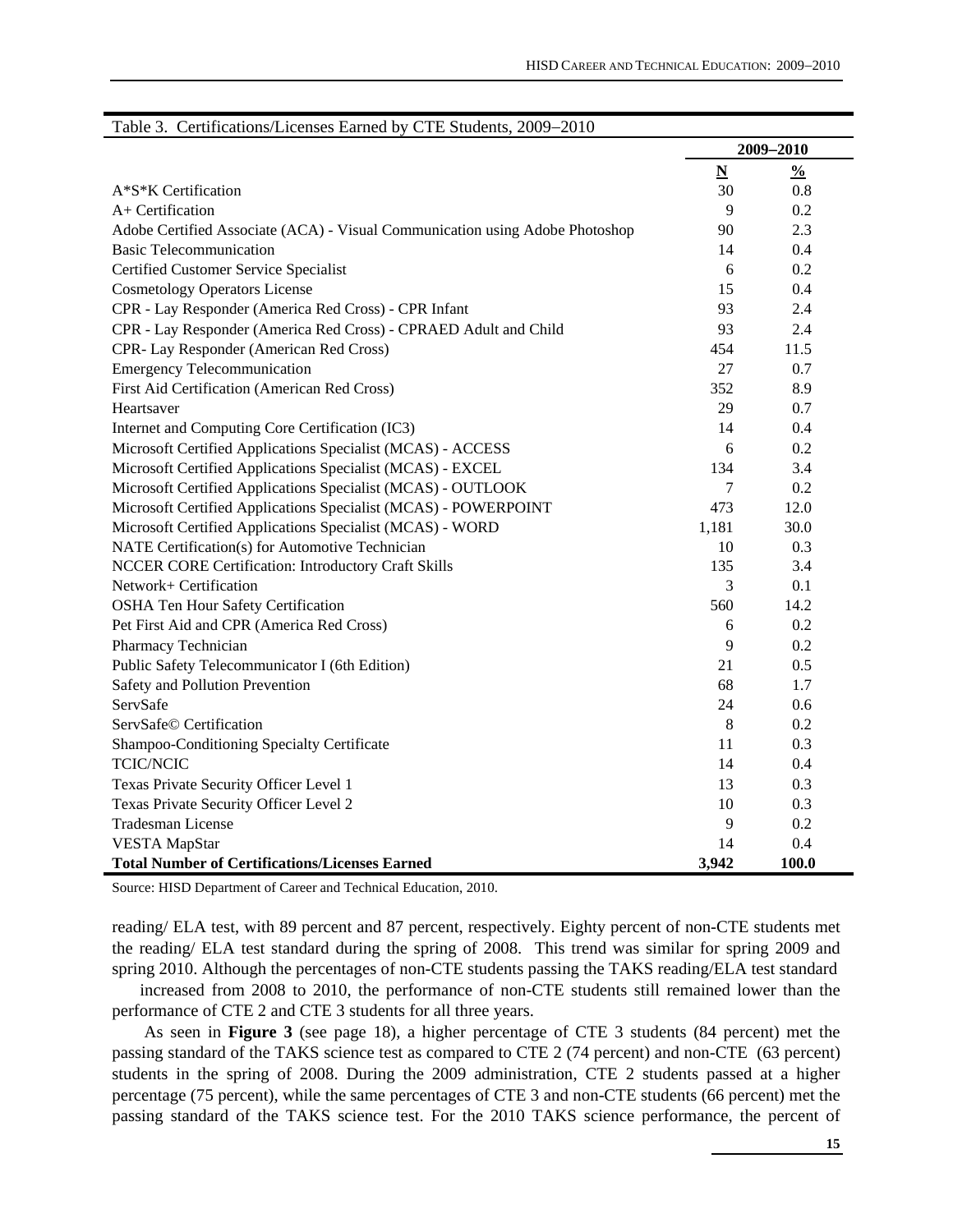|                       |               | 2008           |               | 2009           |               | 2010           |
|-----------------------|---------------|----------------|---------------|----------------|---------------|----------------|
|                       | #             | $\frac{0}{0}$  | #             | $\frac{0}{0}$  | #             | $\frac{0}{0}$  |
|                       | <b>Tested</b> | <b>Passing</b> | <b>Tested</b> | <b>Passing</b> | <b>Tested</b> | <b>Passing</b> |
| <b>Mathematics</b>    |               |                |               |                |               |                |
| CTE <sub>2</sub>      | 6,299         | 71             | 5,474         | 73             | 8,063         | 81             |
| CTE <sub>3</sub>      | 115           | 81             | 931           | 67             | 734           | 83             |
| Non-CTE               | 21,090        | 56             | 21,628        | 61             | 23,588        | 68             |
| <b>Reading/ELA</b>    |               |                |               |                |               |                |
| CTE <sub>2</sub>      | 8,926         | 89             | 7,565         | 90             | 8,148         | 92             |
| CTE <sub>3</sub>      | 113           | 87             | 944           | 85             | 740           | 92             |
| Non-CTE               | 21,559        | 80             | 22,165        | 83             | 23,937        | 87             |
| <b>Science</b>        |               |                |               |                |               |                |
| CTE <sub>2</sub>      | 6,160         | 74             | 5,336         | 75             | 5,874         | 83             |
| CTE <sub>3</sub>      | 80            | 84             | 805           | 66             | 646           | 85             |
| Non-CTE               | 10,721        | 63             | 11,800        | 66             | 13,329        | 74             |
| <b>Social Studies</b> |               |                |               |                |               |                |
| CTE <sub>2</sub>      | 6,137         | 93             | 5,324         | 94             | 5,843         | 96             |
| CTE <sub>3</sub>      | 80            | 96             | 801           | 91             | 643           | 97             |
| Non-CTE               | 10,644        | 88             | 11,744        | 90             | 13,144        | 93             |

#### Table 4. CTE 2, CTE 3, and Non-CTE English TAKS Performance, Spring 2008−2010 **Academic Year**

Note: Data retrieved from TEA TAKS, 2008– 2010.

students meeting the science test standard increased for all student groups, with CTE 2 and CTE 3 students outperforming the non-CTE students.

**Figure 4** (see page 18) shows that a larger percentage of CTE 3 students (96 percent) met the passing standard on the social studies test of the TAKS than the CTE 2 (93 percent) and non-CTE students (88 percent) in the spring of 2008. Higher percentages of CTE 2 and CTE 3 students passed the social studies TAKS subtests as compared to non-CTE students during the 2009 administration. For 2009, the passing percentages were 94 percent for CTE 2 students, 91 percent for CTE 3 students, and 90 percent for non-CTE students. For 2010, the passing percentages increased for all students groups on the TAKS social studies test, with CTE 2 students passing at a rate of 96 percent, CTE 3 students at 97 percent, and 93 percent for non-CTE students.

#### **Performance-Based Monitoring Analysis System**

The Texas Education Agency (TEA) has the Performance-Based Monitoring Analysis System (PBMAS) to examine the TAKS performance of students from various populations within special programs, including CTE. **Table 5** (see page 19) shows the PBMAS TAKS performance results and the acceptable performance levels for 2008, 2009, and 2010. The PBMAS has a built-in improvement component such that school programs that have not met acceptable performance levels are given three years to make improvements. Each year, required improvement standards are calculated using the current year's performance rates and the previous year's performance rates. [Details about required improvement calculations can be found at in the PBMAS Manual (TEA, 2009a).]

For the PBMAS, TEA recognized CTE students as those who were in ninth through eleventh grades and coded as CTE 2 (coherent sequence) or CTE 3 (Tech Prep). The TAKS passing rates of CTE 2 and CTE 3 students are combined by category (see Table 5, page 19). For spring 2008 to spring 2010, the TAKS passing rates of CTE students who were classified as economically disadvantaged and those enrolled in Tech Prep surpassed TEA acceptable performance levels on all subject tests.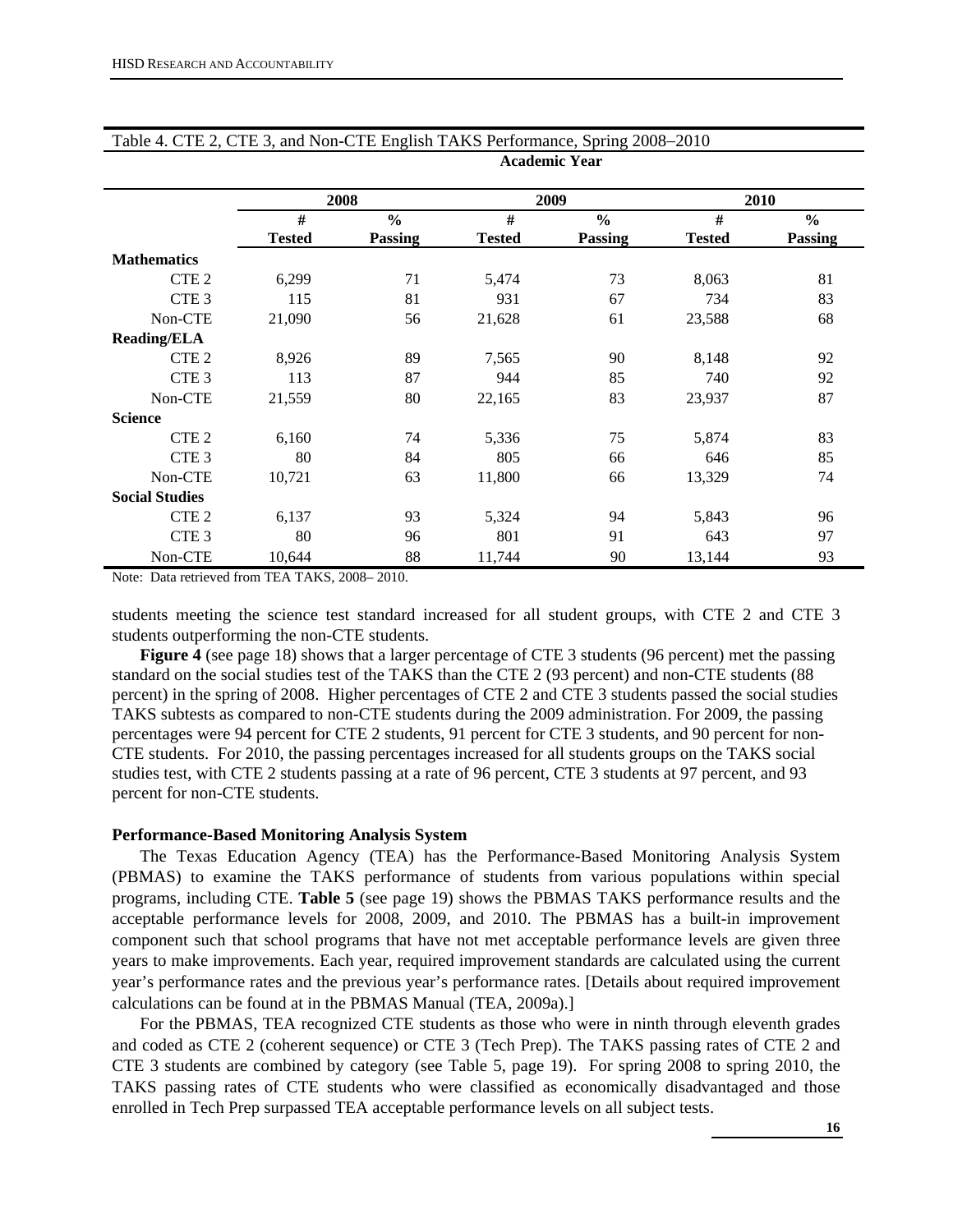

Figure 1. English TAKS math performance for CTE 2 and CTE 3 students compared to non-CTE students, 2008−2010.

Note: Data retrieved from TEA TAKS, 2008– 2010.





Note: Data retrieved from TEA TAKS, 2008– 2010.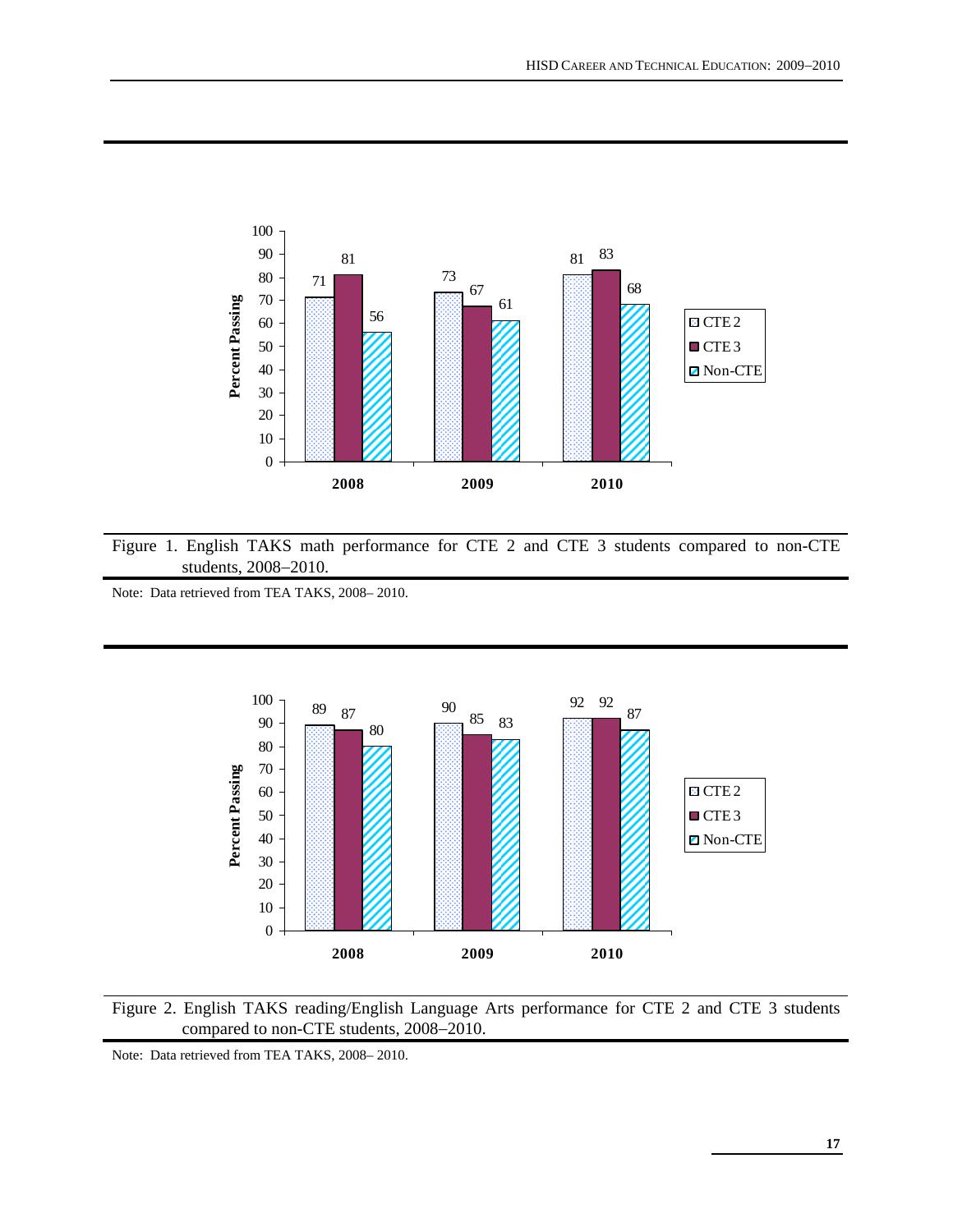

Figure 3. English TAKS science performance for CTE 2 and CTE 3 students compared to non-CTE students, 2008−2010.

Note: Data retrieved from TEA TAKS, 2008– 2010.





Note: Data retrieved from TEA TAKS, 2008– 2010.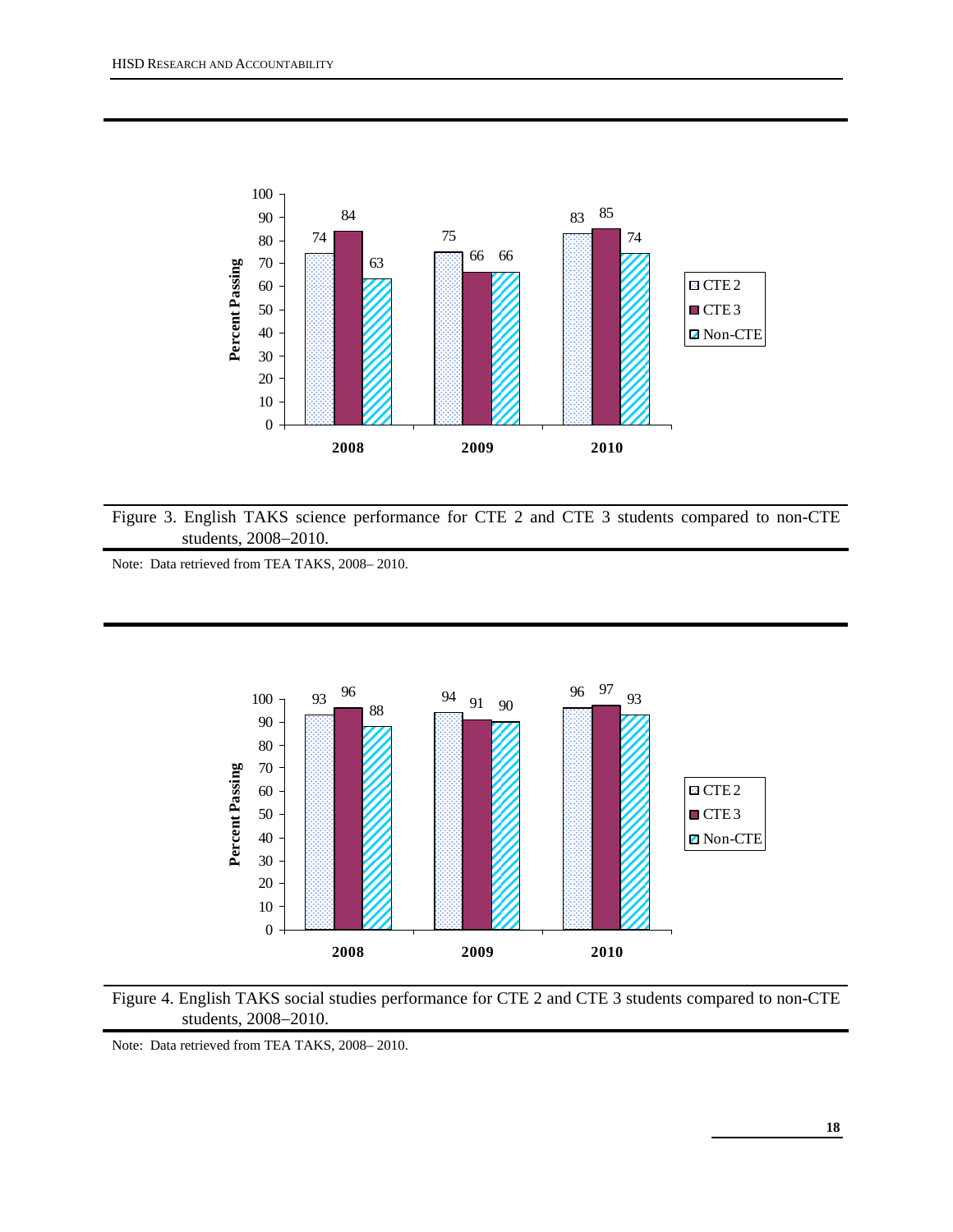|                        | <b>Academic Year</b> |               |                                    |               |                   |         |               |                     |                    |  |  |
|------------------------|----------------------|---------------|------------------------------------|---------------|-------------------|---------|---------------|---------------------|--------------------|--|--|
|                        |                      | 2008          |                                    |               | 2009              |         |               | 2010                |                    |  |  |
|                        | $\mathbf N$          | $\frac{0}{0}$ |                                    | ${\bf N}$     | $\frac{0}{0}$     |         | ${\bf N}$     | $\frac{0}{0}$       |                    |  |  |
|                        | <b>Tested</b>        | Passing       | $\mathbf{A}\mathbf{P}\mathbf{L}^+$ | <b>Tested</b> | Passing           | $APL^+$ | <b>Tested</b> | Passing             | $APL$ <sup>+</sup> |  |  |
| <b>Economically-</b>   |                      |               |                                    |               |                   |         |               |                     |                    |  |  |
| <b>Disadvantaged</b>   |                      |               |                                    |               |                   |         |               |                     |                    |  |  |
| Mathematics            | 5,849                | 69.9          | 50.0                               | 5,163         | 70.5              | 55.0    | 5,931         | 79.2                | 60.0               |  |  |
| Reading/ELA            | 5,951                | 87.9          | 70.0                               | 5,218         | 89.3              | 70.0    | 6,071         | 90.4                | 70.0               |  |  |
| Science                | 4,065                | 70.6          | 45.0                               | 3,786         | 70.5              | 50.0    | 4,420         | 80.7                | 55.0               |  |  |
| <b>Social Studies</b>  | 4,060                | 91.9          | 65.0                               | 3,780         | 92.2              | 70.0    | 4,389         | 95.4                | 70.0               |  |  |
| <b>Limited English</b> |                      |               |                                    |               |                   |         |               |                     |                    |  |  |
| Proficiency            |                      |               |                                    |               |                   |         |               |                     |                    |  |  |
| Mathematics            | 354                  | $34.7*$       | 50.0                               | 351           | $36.5^2$          | 55.0    | 417           | $53.5^*$            | 60.0               |  |  |
| Reading/ELA            | 379                  | $38.3*$       | 70.0                               | 351           | $37.6^3$          | 70.0    | 411           | $45.7*$             | 70.0               |  |  |
| Science                | 247                  | $30.0*$       | 45.0                               | 273           | $30.8^{2}$        | 50.0    | 318           | $45.9*$             | 55.0               |  |  |
| <b>Social Studies</b>  | 246                  | $64.6*$       | 65.0                               | 272           | 62.1 <sup>1</sup> | 70.0    | 305           | 80.0                | 70.0               |  |  |
| <b>Special</b>         |                      |               |                                    |               |                   |         |               |                     |                    |  |  |
| <b>Education</b>       |                      |               |                                    |               |                   |         |               |                     |                    |  |  |
| Mathematics            | 312                  | $30.1^2$      | 50.0                               | 228           | $36.4*$           | 55.0    | 412           | $37.1$ <sup>*</sup> | 60.0               |  |  |
| Reading/ELA            | 337                  | $56.1^2$      | 70.0                               | 243           | $63.4*$           | 70.0    | 450           | $57.8*$             | 70.0               |  |  |
| Science                | 282                  | $33.0*$       | 45.0                               | 246           | $33.3^{2}$        | 50.0    | 341           | $41.3*$             | 55.0               |  |  |
| <b>Social Studies</b>  | 280                  | $63.6*$       | 65.0                               | 252           | 68.7*             | 70.0    | 340           | 79.1                | 70.0               |  |  |
| <b>Tech Prep</b>       |                      |               |                                    |               |                   |         |               |                     |                    |  |  |
| Program                |                      |               |                                    |               |                   |         |               |                     |                    |  |  |
| Mathematics            | 120                  | 80.0          | 50.0                               | 906           | 69.1              | 55.0    | 723           | 83.3                | 60.0               |  |  |
| Reading/ELA            | 118                  | 87.3          | 70.0                               | 918           | 86.7              | 70.0    | 732           | 92.3                | 70.0               |  |  |
| Science                | 85                   | 83.5          | 45.0                               | 803           | 66.4              | 50.0    | 641           | 85.6                | 55.0               |  |  |
| <b>Social Studies</b>  | 85                   | 96.5          | 65.0                               | 799           | 91.4              | 70.0    | 639           | 97.2                | 70.0               |  |  |

Table 5. CTE TAKS Passing Rates by Economically-Disadvantaged, LEP, Special Education, and Tech Prep Program Participation, Spring 2008−Spring 2009

Source: Performance-Based Monitoring Analysis System, Texas Education Agency, 2008−2009.

Note: Data is reported for students coded CTE 2 or CTE 3 only.

+: Acceptable Performance Level (APL) mandated by Texas Education Agency

\*: Met PBMAS required improvement standard.

1: Passing rate is 0.1 to 10.0 percentage points below the subject-area standard.

2: Passing rate is 10.1 to 20.0 percentage points below the subject-area standard.

3: Passing rate is at least 20.1 percentage points below the subject-area standard.

The performances of students classified as limited English proficiency (LEP) have fluctuated from 2008 to 2010. In the spring of 2008 and 2010, CTE LEP students made the required improvements in passing rates on all TAKS subject tests and were rated as having acceptable performance. However, in the spring of 2009, CTE LEP students did not reach the acceptable performance levels for any of the subject subtests. In the spring of 2008, CTE students receiving special education services met the required improvements standard and were rated acceptable on the science and social studies tests of TAKS. During the same time, these students did not meet the performance standards for mathematics and reading/ELA. In 2009, CTE students receiving special education services met the required improvements and were rated acceptable on the TAKS mathematics, reading/ELA, and social studies tests. However, these students did not meet the 2009 acceptable performance level for science. For 2010, CTE students receiving special education services met the required improvements on the TAKS mathematics, reading/ELA, and science tests and surpassed the performance level on the social studies test.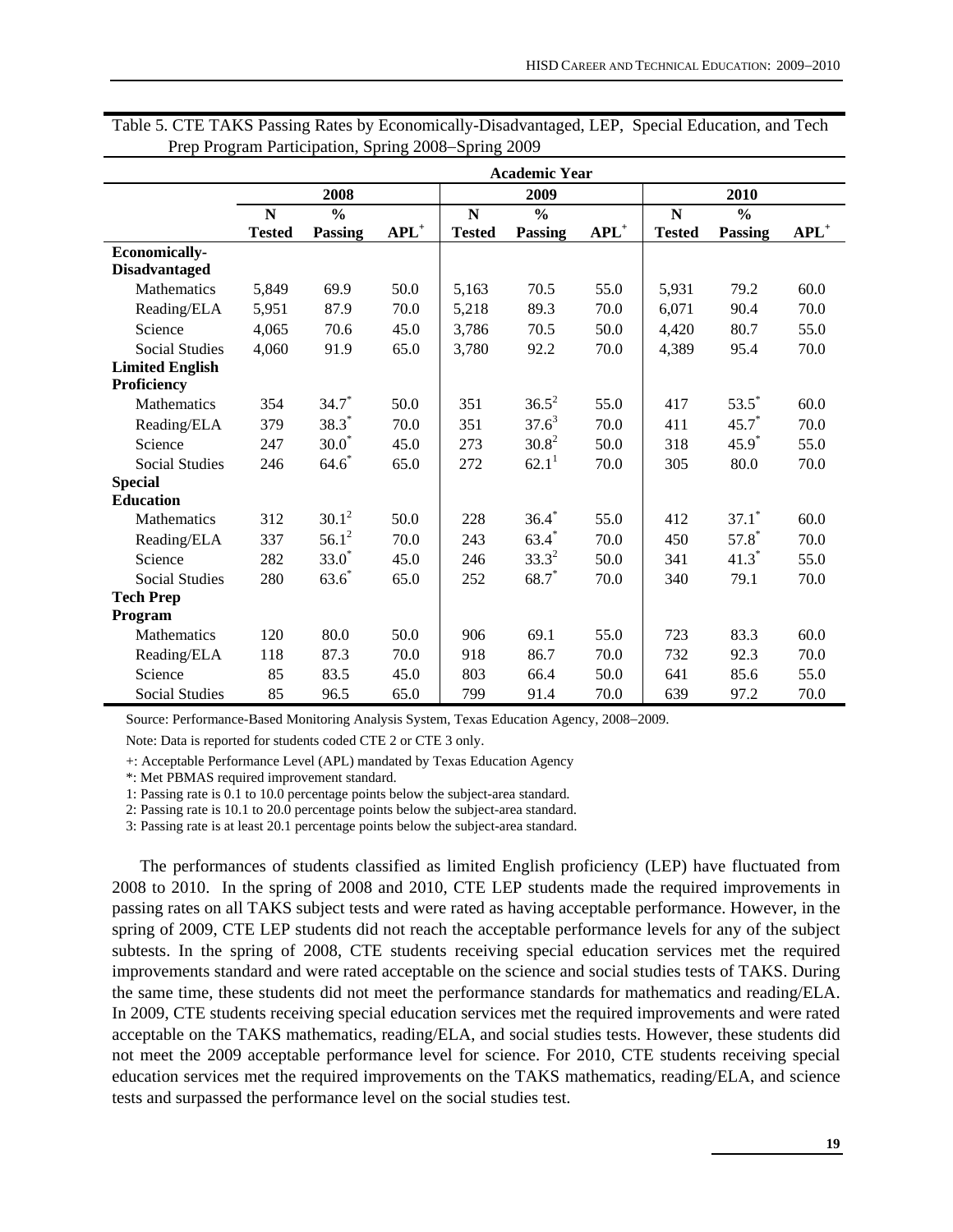# **What were the graduation and annual dropout rates for students enrolled in the CTE program as compared to HISD students over the past three years, 2006–2007 to 2008**−**2009?**

#### *Graduation Rates*

The graduation rates for twelfth-grade students coded as CTE 2 (coherent sequence) and CTE 3 (Tech Prep) from the 2006−2007 to the 2008−2009 school years are presented in **Figure 5**. Students who took CTE courses as general electives and coded as CTE 1 are not included. It is reflected in Figure 5 that the total number of CTE graduates increased over the three-year period, from 3,026 graduates in the spring of 2007 to 3,342 graduates in the spring of 2009. The number of CTE 2 graduates increased slightly from 2,985 in the spring of 2007 to 3,103 in the spring of 2009. The number of CTE 3 graduates increased substantially from 41 graduates in spring 2007 to 239 in the spring of 2009. During the same time period, the number of HISD graduates increased substantially from 7,645 to 8,595.

In **Table 6** (see page 21), graduation rates are displayed by CTE codes and diploma types. Twelfthgrade students earn one of three diploma distinctions based on the level and quantity of credits acquired during high school. These three diploma types are Regular/Minimum, Recommended, and Distinguished Achievement. Students receiving special education services who complete their Individualized Education Plan at the end of their four years in high school also receive a diploma. From spring 2007 to spring 2009, the largest percentages of CTE graduates each year earn the Recommended diploma distinction, with an average of 84.7 percent. As displayed in Table 6, the number of CTE 2 students with the highest diploma type, Distinguished Achievement, rose from 52 in spring 2007 to 129 in spring 2009.



Figure 5. Number of graduates by CTE code, CTE total, and HISD totals 2006−2007 through 2008−2009.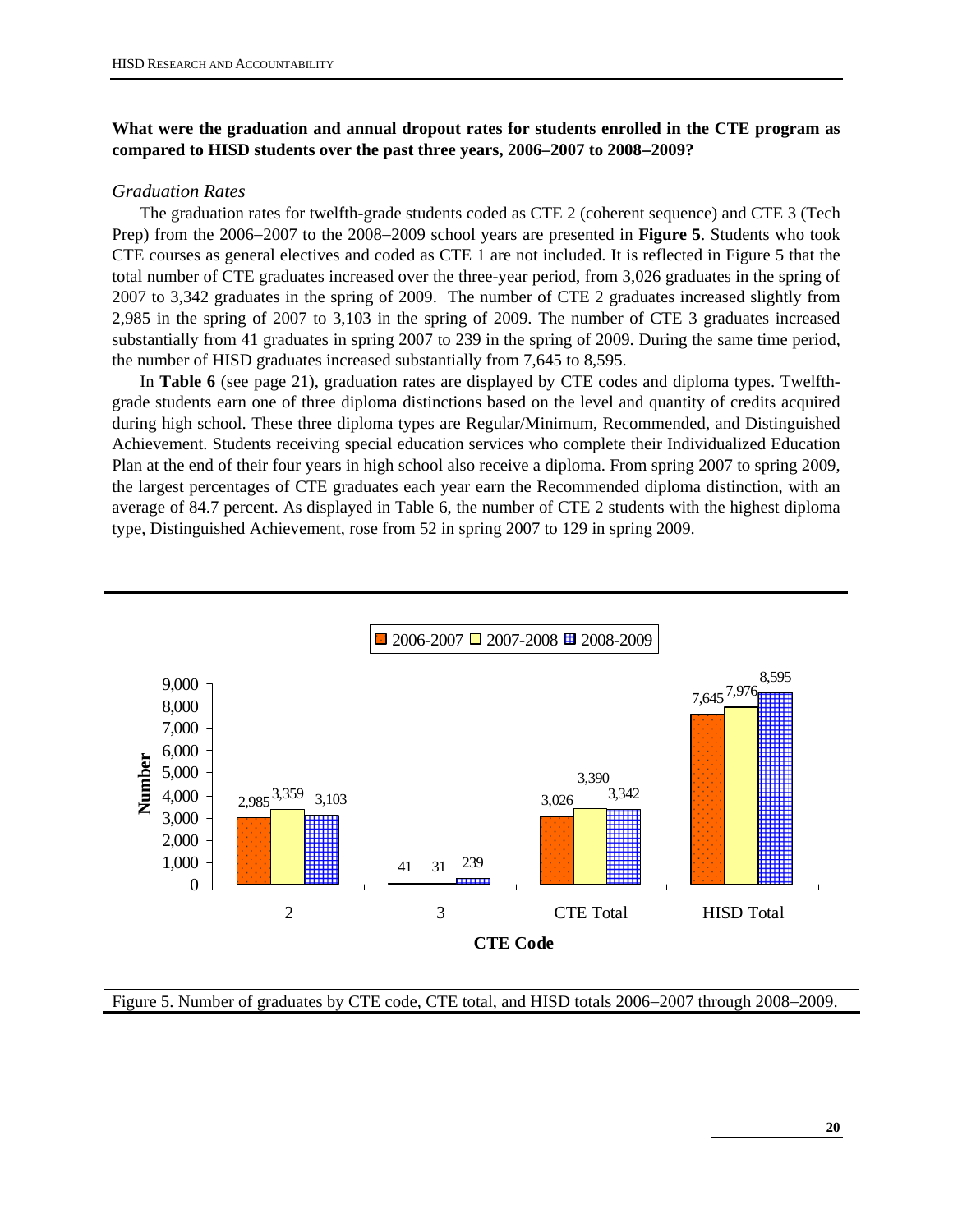|                 | Table 6. CTE Graduation Rates by Diploma Type, 2007–2009                                                             |                             |                             |                              |                             |                              |                             |  |  |  |  |
|-----------------|----------------------------------------------------------------------------------------------------------------------|-----------------------------|-----------------------------|------------------------------|-----------------------------|------------------------------|-----------------------------|--|--|--|--|
| <b>CTE Code</b> | <b>Type of Diploma</b>                                                                                               | 2007                        |                             | 2008                         |                             | 2009                         |                             |  |  |  |  |
|                 |                                                                                                                      | N                           | $\frac{6}{9}$               | N                            | $\%$                        | N                            | $\frac{6}{6}$               |  |  |  |  |
| $\overline{2}$  | Completion of Individualized<br><b>Education Plan</b>                                                                | 162                         | 5.4                         | 119                          | 3.5                         | 95                           | 3.1                         |  |  |  |  |
|                 | Regular/Minimum<br>Recommended<br>Distinguished Achievement<br>Total                                                 | 210<br>2,561<br>52<br>2,985 | 7.0<br>85.9<br>1.7<br>100.0 | 262<br>2,783<br>195<br>3,359 | 7.8<br>82.9<br>5.8<br>100.0 | 230<br>2,649<br>129<br>3,103 | 7.4<br>85.4<br>4.2<br>100.0 |  |  |  |  |
| 3               | Completion of Individualized<br><b>Education Plan</b><br>Regular/Minimum<br>Recommended<br>Distinguished Achievement | 3<br>36                     | 7.4<br>2.4<br>87.8<br>2.4   | $\mathbf{0}$<br>26<br>4      | 0.0<br>3.2<br>83.8<br>13.0  | 9<br>24<br>204<br>2          | 3.8<br>10.0<br>85.4<br>0.8  |  |  |  |  |
|                 | Total                                                                                                                | 41                          | 100.0                       | 31                           | 100.0                       | 239                          | 100.0                       |  |  |  |  |

#### *Longitudinal Graduation Rates*

The longitudinal graduation rate represents the percentage of students from a class of beginning ninth graders who complete their high school education by their anticipated graduation date (Texas Education Agency, 2009b). **Figure 6** (see page 22) displays the four-year longitudinal graduation rates for CTE (codes 2 and 3 combined) and HISD students for the 2007, 2008, and 2009 graduating classes. The percentages of CTE students from the ninth-grade cohort graduating from high school in a four-year period increased steadily from 2007 to 2009, starting at 79.4 percent for the class of 2007, to 84.7 percent for the class of 2008, and up to 87.2 percent for the class of 2009. Similarly, the percentage of HISD students from the ninth-grade cohort graduating from high school in a four-year period increased over the three-year period from 64.3 percent for the class of 2007, to 70.0 percent for the class of 2009.

For each year displayed, the percentage of CTE students graduating from high school in the four-year period was higher than that of the district. Analyzing the four-year longitudinal graduation rate differences between CTE students and HISD students revealed that the percentage-point differences continued to grow from the class of 2007 to the class of 2009. For the class of 2007, the four-year longitudinal graduation rate for CTE students was 79.4 percent, while the rate for HISD students was 64.3, a 15.1 percentage-point difference in favor of CTE students. This difference between CTE students and HISD students continued to increase for the class of 2008 to a percentage-point difference of 16.5 and to 17.2 percentage-point difference for the class of 2009.

#### *Annual Dropout Rates*

Table 7 (see page 22) presents the annual dropout rates (Grades 9 through 12) for CTE and HISD students for the 2006−2007, 2007−2008, and the 2008−2009 school years. The annual dropout rate (reported in percentages) is the number of students that dropped out of school in grades 9 through 12 in a particular school year divided by the number of students enrolled in that particular school year. From 2006−2007 to 2008−2009, the annual dropout rates of CTE students and HISD steadily decreased. In 2006−2007, the annual dropout rate of the CTE students (codes 2 and 3) was 4.3 percent, went down to 2.0 percent in 2007−2008, and decreased again to 1.5 percent in 2008−2009. The annual dropout rates for HISD students was 7.2 percent (2006−2007), 4.8 percent (2007−2008), and 3.3 percent (2008−2009). For the three school years analyzed, the annual dropout rates for CTE students remained lower than the annual dropout rates for HISD students.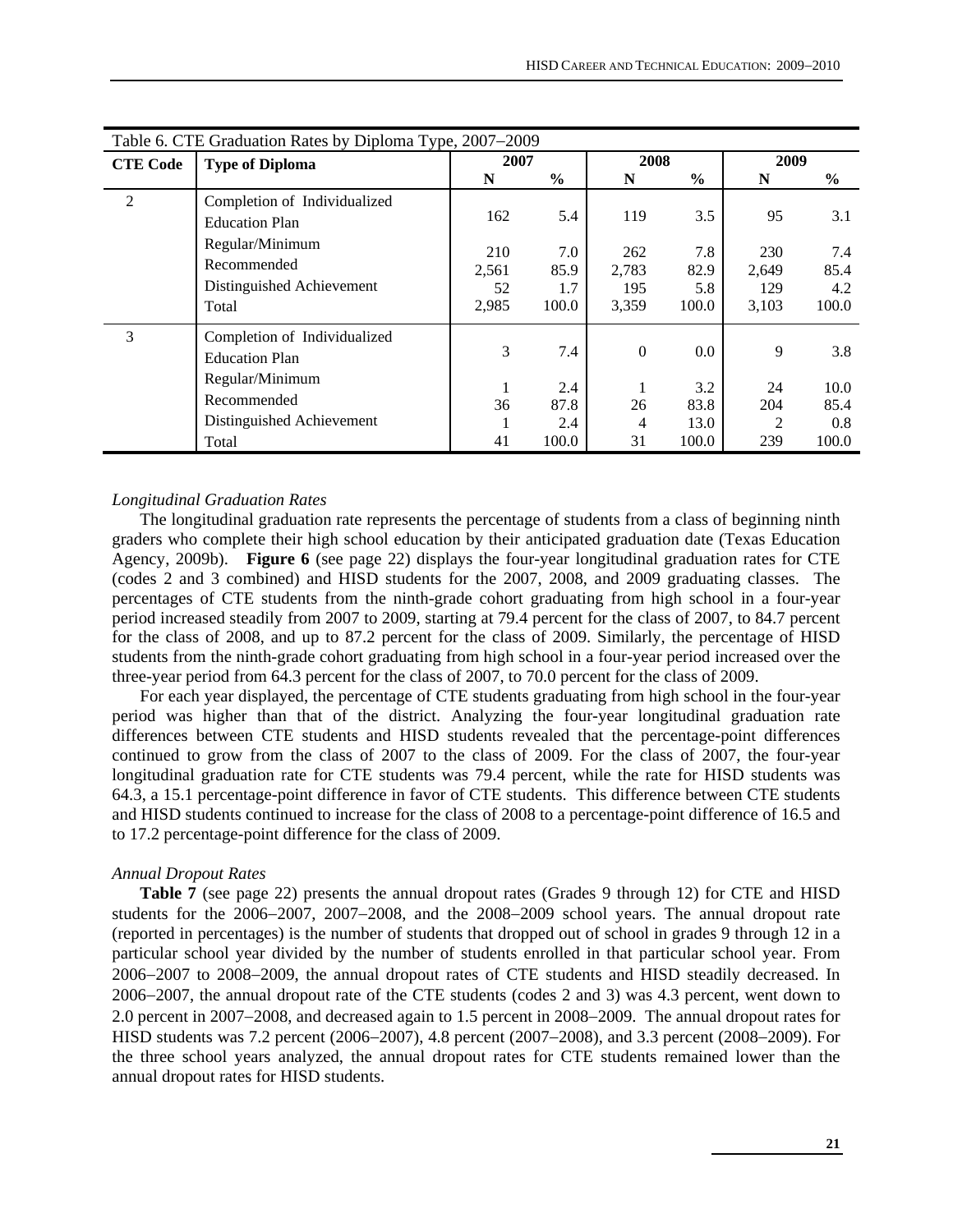

Figure 6. CTE<sup>+</sup> and HISD<sup>\*</sup> Four-Year Longitudinal Graduation Rates Based on Ninth Grade Cohorts, 2007−2009.

+Source: Performance-Based Monitoring Analysis System, Texas Education Agency, 2008−2010. \*Source: Secondary School Completion and Dropouts in Texas Public Schools Reports, 2008−2010.

| Table 7. CTE and HISD Annual Dropout Rates, Grades 9 through 12, 2007–2009 |  |
|----------------------------------------------------------------------------|--|
|                                                                            |  |

|          | <b>Academic Year</b>                    |                                         |                                  |                                  |                                  |                                  |                                  |                                  |                                  |  |  |  |  |
|----------|-----------------------------------------|-----------------------------------------|----------------------------------|----------------------------------|----------------------------------|----------------------------------|----------------------------------|----------------------------------|----------------------------------|--|--|--|--|
|          | 2006-2007                               |                                         |                                  |                                  | 2007-2008                        |                                  | 2008-2009                        |                                  |                                  |  |  |  |  |
|          | <b>Total</b><br># of<br><b>Dropouts</b> | <b>Total</b><br># of<br><b>Students</b> | <b>Dropout</b><br>Rate<br>$(\%)$ | Total<br># of<br><b>Dropouts</b> | Total<br># of<br><b>Students</b> | <b>Dropout</b><br>Rate<br>$(\%)$ | Total<br># of<br><b>Dropouts</b> | Total<br># of<br><b>Students</b> | <b>Dropout</b><br>Rate<br>$(\%)$ |  |  |  |  |
| $CTE^+$  | 630                                     | 14.714                                  | 4.3                              | 274                              | 13.724                           | 2.0                              | 200                              | 13.522                           | 1.5                              |  |  |  |  |
| $HISD^*$ | 3.787                                   | 52,795                                  | 7.2                              | 2.478                            | 51.945                           | 4.8                              | 1.702                            | 51.614                           | 3.3                              |  |  |  |  |

+Source: Performance-Based Monitoring Analysis System, Texas Education Agency, 2008−2010.

\*Source: Secondary School Completion and Dropouts in Texas Public Schools Reports, 2008−2010.

# **Discussion**

The HISD CTE Department offers career concentration courses and programs in which students are equipped with the academic and technical skills necessary to enter the workforce and/or continue their education at the post-secondary level after graduation. Exposure to a variety of CTE programs and courses allows students to explore their career options and gain mastery of career subject matter. Within their selected career concentrations, many CTE students are able to earn certifications and/or licenses as evidence of their mastery. Participation in CTE student organizations fosters the development of leadership and other needed skills to succeed in post-secondary training and in the workforce.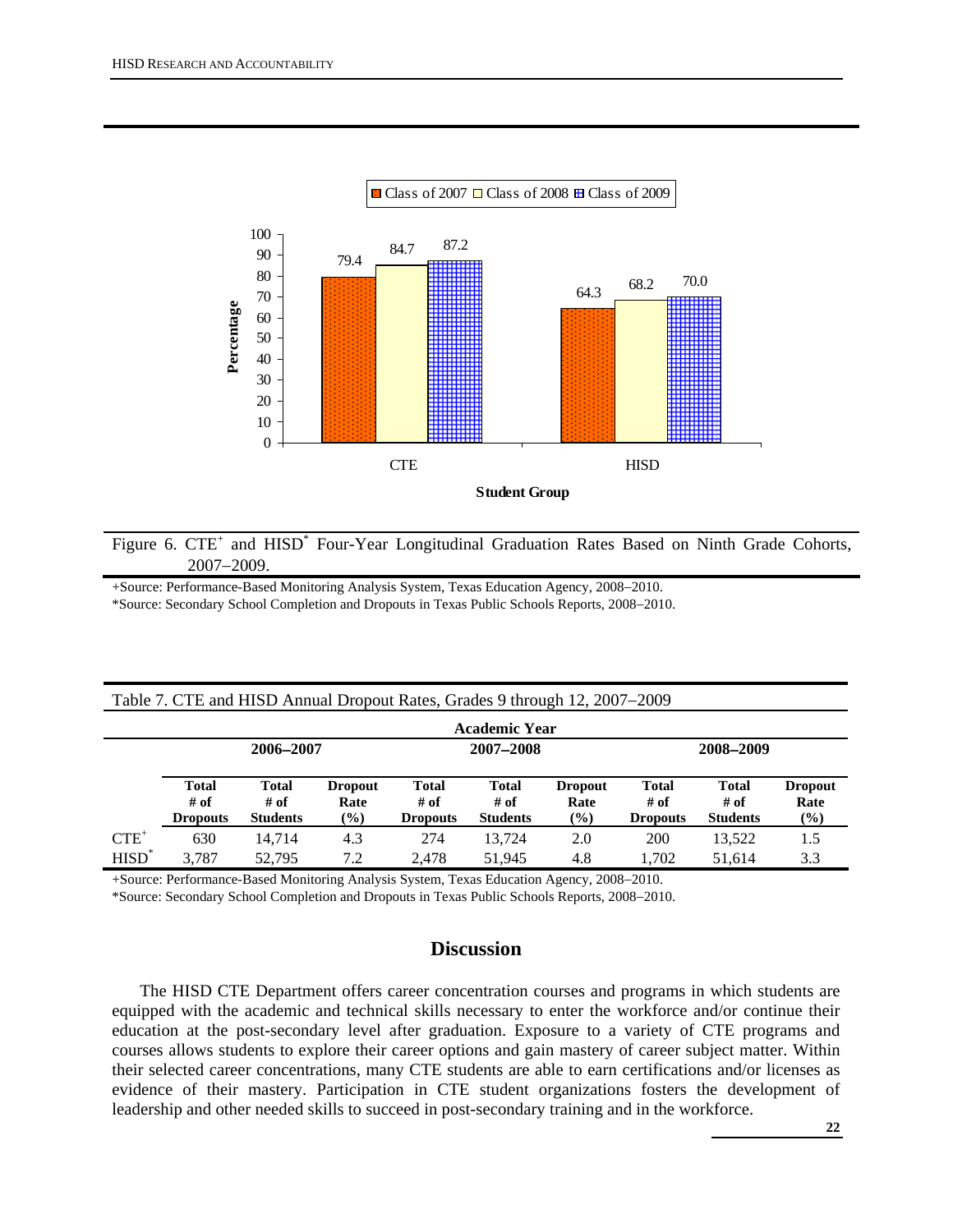In general, CTE students were found to outperform their non-CTE counterparts on TAKS tests, especially those in a coherent sequence of courses. In addition, students enrolled in CTE programs were found to have higher 4-year graduation rates and lower annual dropout rates during the same time period than the district's overall rates. The higher performance by CTE students supports the belief that involvement in the CTE program can be academically-beneficial for students.

The CTE program aligns with HISD's strategic direction, which focuses on the core initiative: Rigorous Instructional Standards and Supports. Currently, the CTE program offers rigorous academic and technical curricula, career counseling, business partnerships, as well as out-of-classroom learning experiences for students. The CTE program must continue to commit to a variety of programming and opportunities for students to develop their career knowledge and skills.

# **Recommendations**

- 1. Continue to provide program offerings and components across the career concentrations so that CTE program students can select interests from a variety of career pathways and participate in multiple career development experiences. The amount of diverse programming available for students encourages career exploration and helps students to develop an awareness of their future career options.
- 2. The percentages of CTE students from the ninth-grade cohort graduating from high school in a fouryear period remained higher than the 4-year graduation rates of districtwide students. Similarly, annual dropout rates of CTE students were lower than those of HISD students. Considering the higher graduation rates and lower annual dropout rates of CTE students, efforts should be made to increase the enrollment of ninth and tenth-grade students in a coherent sequence (CTE 2) of courses and in the Tech Prep program (CTE 3). Early enrollment in the CTE program may help students develop a stronger connection to school and career-oriented activities such that graduation becomes a more realistic and attainable goal.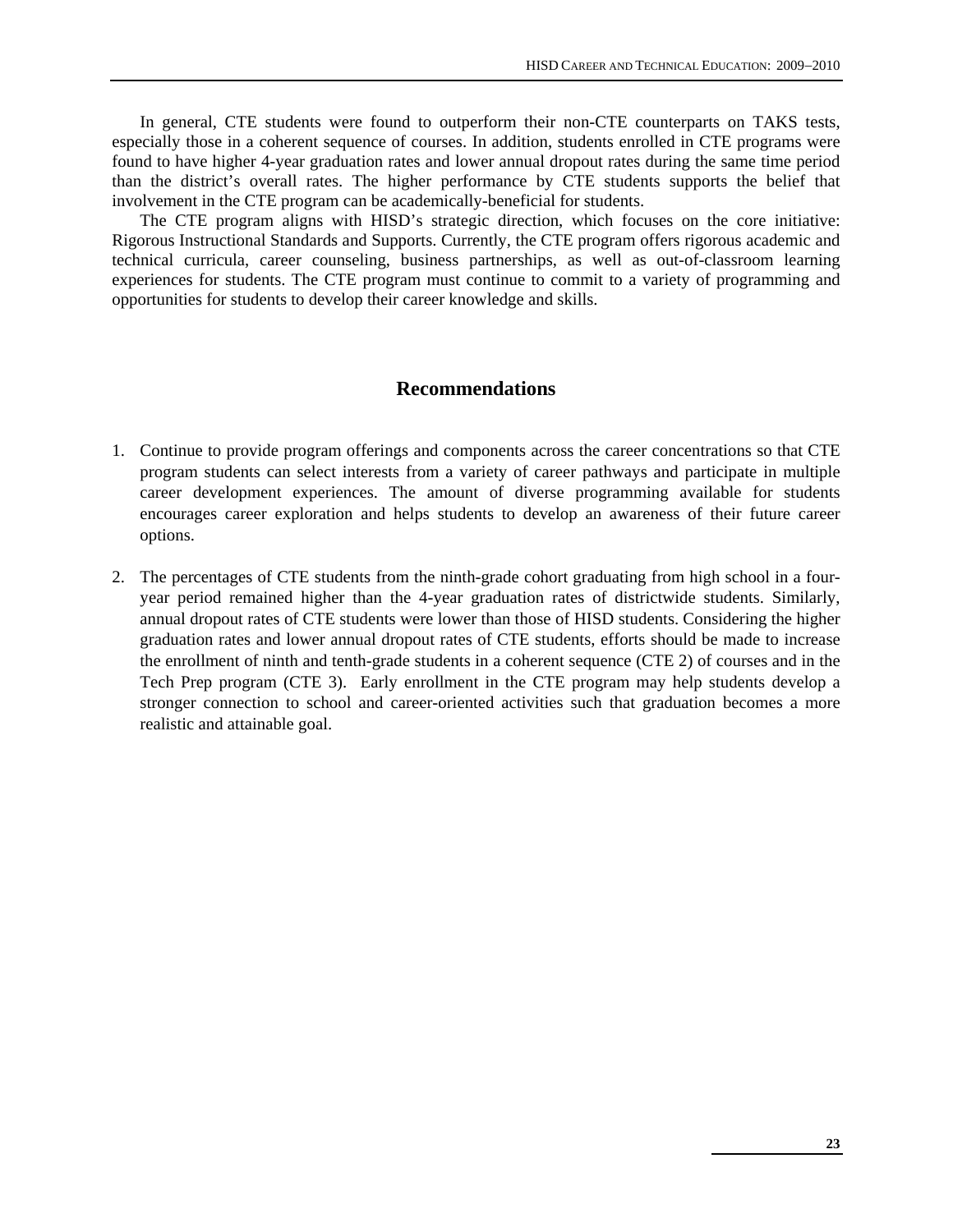# **References**

- Houston Independent School District. (2008). Career and Technical Education Program. Retrieved from http://www.houstonisd.org/portal/site/CareerTech.
- Texas State Plan for Career and Technical Education, 2008–2013. (2007). Retrieved August 4, 2008 from ritter.tea.state.tx.us/cte/Accountability/StatePlanFinal111607.pdf.
- Texas Education Agency. (2009a). Performance-Based Monitoring Analysis System 2009 Manual. Retrieved September 2, 2009 http://ritter.tea.state.tx.us/pbm/2009PBMASManualFinal.pdf.
- Texas Education Agency. (2009b). Secondary school completion and dropouts in Texas public schools, 2007−2008: District supplement (Document No. GE09 601 11). Austin, TX.
- Wheatley Earns National Certification in "Project Lead the Way" Program. (March 31, 2010). Retrieved May 17, 2010 from archived news at http://houstonisd.org.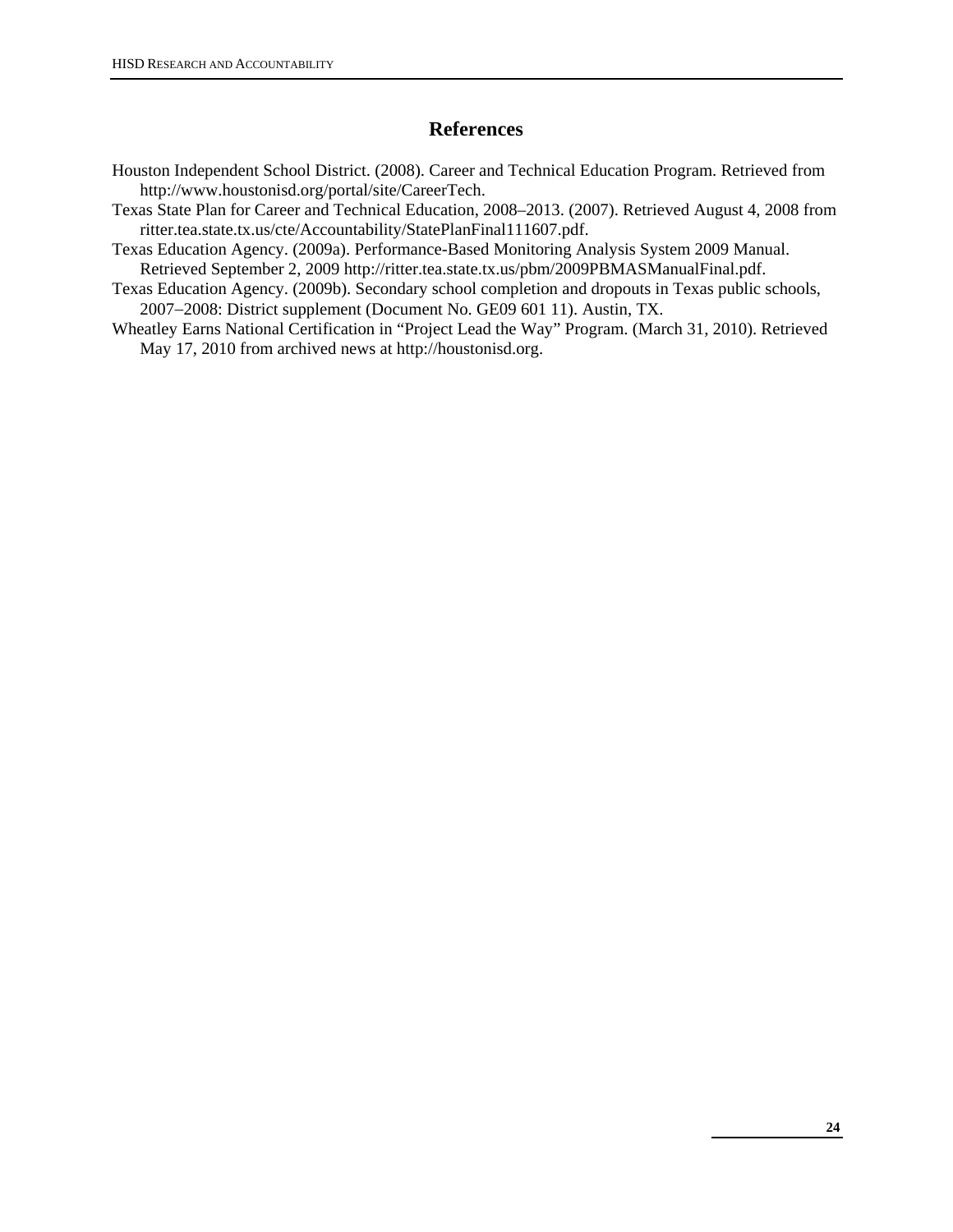| <b>Career Concentration</b>                | <b>Sample of Related Courses</b>                    |
|--------------------------------------------|-----------------------------------------------------|
| Agriculture, Food & Natural Resources      | Animal Science                                      |
|                                            | Applied Agricultural Science And Technology         |
|                                            | Floral Design And Interior Landscape Development    |
| Architecture & Construction                | <b>Introduction to Construction Careers</b>         |
|                                            | Piping Trades/Plumbing I                            |
|                                            | Mill and Cabinetmaking I                            |
| Audio/Visual Technology and Communications | <b>Advertising Design I</b>                         |
|                                            | Media Technology I                                  |
|                                            | Textile and Apparel Design                          |
| Business, Management and Administration    | Administrative Procedures I                         |
|                                            | Business Communications; Business Law               |
| <b>Education and Training</b>              | Child Development                                   |
|                                            | Child Care and Guidance, Management, and Services I |
| Finance                                    | Accounting I                                        |
|                                            | <b>Banking and Financial Systems</b>                |
| Health Science                             | <b>Health Science Technology</b>                    |
|                                            | Medical Terminology; Pharmacology                   |
| Hospitality and Tourism                    | Culinary Arts I                                     |
|                                            | Hospitality Services I                              |
|                                            | Hotel Management                                    |
| <b>Human Services</b>                      | <b>Consumer and Family Economics</b>                |
|                                            | Introduction to Cosmetology                         |
|                                            | Personal and Family Development                     |
| <b>Information Technology</b>              | <b>Business Computer Information Systems I</b>      |
|                                            | Introduction to Computer Maintenance                |
|                                            | Keyboarding                                         |
| Public Safety, Corrections and Security    | Courts and Criminal Procedure                       |
|                                            | Criminal Investigation                              |
|                                            | <b>Emergency Communications</b>                     |
| Manufacturing                              | Metal Trades I                                      |
|                                            | <b>Technology Systems</b>                           |
|                                            | Welding I                                           |
| Marketing, Sales and Service               | Advertising                                         |
|                                            | Entrepreneurship                                    |
|                                            | <b>Marketing Dynamics</b>                           |
|                                            | Professional Selling                                |
| Science, Technology, Engineering and       | Technical Introduction to Computer-Aided Drafting   |
| Mathematics                                | Introduction to Electrical/Electronics Careers      |
|                                            | Introduction To Engineering Design                  |
| Transportation, Distribution and Logistics | Automotive Technician I                             |
|                                            | Introduction To Transportation Service Careers      |

**APPENDIX A Career Concentrations and Related Courses\*, 2009**−**2010** 

\* Complete listing of courses can be found at http://www.houstonisd.org/portal/site/CareerTech.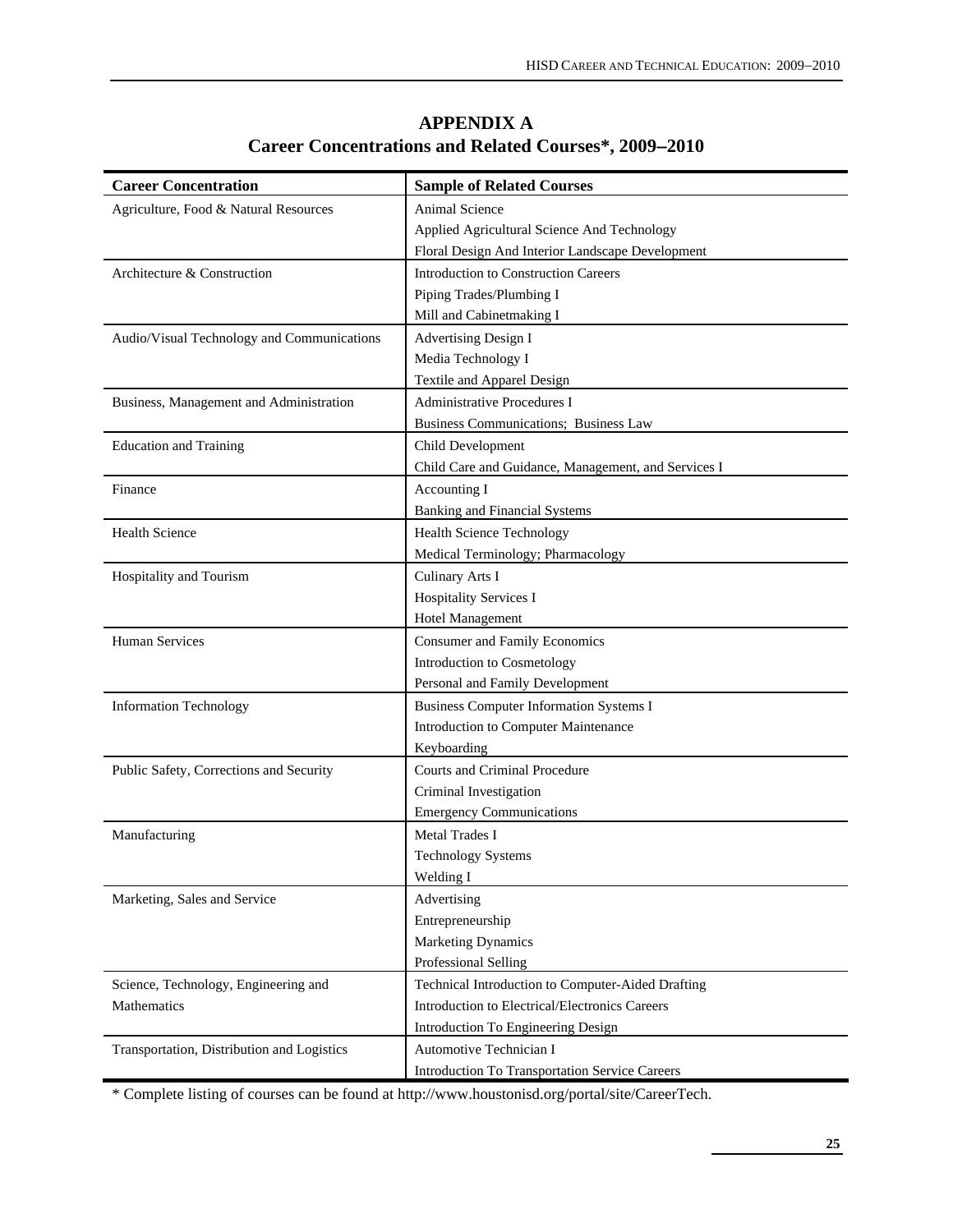|                                                                                                  | <b>Total</b> | AG                                 | $\frac{0}{0}$<br>AG | AC                     | $\frac{0}{0}$<br>AC | AV                 | $\frac{0}{0}$<br>AV | <b>BS</b>               | $\frac{0}{0}$<br><b>BS</b> | ED               | $\frac{0}{0}$<br><b>ED</b> |
|--------------------------------------------------------------------------------------------------|--------------|------------------------------------|---------------------|------------------------|---------------------|--------------------|---------------------|-------------------------|----------------------------|------------------|----------------------------|
| <b>District Totals</b>                                                                           | 17,827       | 452                                | 2.5                 | 452                    | $\overline{2.5}$    | 619                | $\overline{3.5}$    | 762                     | $\overline{4.3}$           | 894              | 5.0                        |
| <b>School Name</b>                                                                               |              |                                    |                     |                        |                     |                    |                     |                         |                            |                  |                            |
| Austin                                                                                           | 2,151        | 201                                | 9.3                 | 134                    | 0.1                 | $\boldsymbol{0}$   | 0.0                 | $\boldsymbol{0}$        | 0.00                       | 58               | 2.7                        |
| Bellaire                                                                                         | 933          | 123                                | 13.2                | $\boldsymbol{0}$       | 0.0                 | 20                 | 2.1                 | 41                      | 0.04                       | 57               | 6.1                        |
| <b>Carter Career Center</b>                                                                      | 5            | $\boldsymbol{0}$                   | 0.0                 | $\boldsymbol{0}$       | 0.0                 | $\boldsymbol{0}$   | 0.0                 | $\boldsymbol{0}$        | 0.0                        | $\mathbf{1}$     | 20.0                       |
| Chávez                                                                                           | 243          | 32                                 | 13.2                | $\overline{2}$         | 0.0                 | 5                  | 2.1                 | 4                       | 0.02                       | 25               | 10.3                       |
| Contemporary                                                                                     |              |                                    |                     |                        |                     |                    |                     |                         |                            |                  |                            |
| Learning Center                                                                                  | 43           | $\boldsymbol{0}$                   | 0.0                 | $\boldsymbol{0}$       | 0.0                 | $\boldsymbol{0}$   | 0.0                 | $\overline{4}$          | 0.09                       | $\mathbf{0}$     | 0.0                        |
| Davis                                                                                            | 430          | $\boldsymbol{0}$                   | 0.0                 | $\boldsymbol{0}$       | 0.0                 | 61                 | 14.2                | $\tau$                  | 0.02                       | 67               | 15.6                       |
| DeBakey                                                                                          | 1,064        | $\boldsymbol{0}$                   | 0.0                 | $\boldsymbol{0}$       | 0.0                 | $\boldsymbol{0}$   | 0.0                 | $\boldsymbol{0}$        | 0.0                        | $\boldsymbol{0}$ | $0.0\,$                    |
| <b>East Early College</b>                                                                        | 39           | $\boldsymbol{0}$                   | 0.0                 | $\boldsymbol{0}$       | 0.0                 | $\boldsymbol{0}$   | 0.0                 | 38                      | 0.97                       | 1                | 2.6                        |
| Eastwood Academy                                                                                 | 238          | $\boldsymbol{0}$                   | 0.0                 | $\boldsymbol{0}$       | 0.0                 | $\boldsymbol{0}$   | 0.0                 | $\boldsymbol{0}$        | 0.0                        | 44               | 18.5                       |
| Furr                                                                                             | 35           | $\boldsymbol{0}$                   | 0.0                 | 5                      | 0.1                 | $\boldsymbol{0}$   | 0.0                 | $\boldsymbol{0}$        | 0.0                        | $\boldsymbol{0}$ | 0.0                        |
| Harper Alternative                                                                               | 17           | $\sqrt{2}$                         | 11.8                | $\overline{4}$         | 0.2                 | $\boldsymbol{0}$   | 0.0                 | $\boldsymbol{0}$        | 0.0                        | $\boldsymbol{0}$ | $0.0\,$                    |
| Jones                                                                                            | 25           | $\boldsymbol{0}$                   | 0.0                 | $\boldsymbol{0}$       | 0.0                 | $\overline{4}$     | 16.0                | $\mathbf{1}$            | 0.04                       | 14               | 56.0                       |
| Jordan                                                                                           | 1,463        | $\boldsymbol{0}$                   | 0.0                 | $\boldsymbol{0}$       | 0.0                 | 130                | 8.9                 | 63                      | 0.04                       | 123              | 8.4                        |
| Kashmere                                                                                         | 145          | $\boldsymbol{0}$                   | 0.0                 | 6                      | 0.0                 | $\boldsymbol{0}$   | 0.0                 | $\boldsymbol{0}$        | 0.0                        | 11               | 7.6                        |
| Lamar                                                                                            | 1,033        | 70                                 | 6.8                 | 53                     | 0.1                 | 55                 | 5.3                 | 218                     | 0.21                       | 6                | 0.6                        |
| Law E/CJ                                                                                         | 1,026        | $\boldsymbol{0}$                   | 0.0                 | $\boldsymbol{0}$       | 0.0                 | $\boldsymbol{0}$   | 0.0                 | 83                      | 0.08                       | 14               | 1.4                        |
| Lee                                                                                              | 116          | $\boldsymbol{0}$                   | 0.0                 | 12                     | 0.1                 | 5                  | 4.3                 | 3                       | 0.03                       | 11               | 9.5                        |
| Madison                                                                                          | 755          | 17                                 | 2.3                 | $\boldsymbol{0}$       | 0.0                 | $\boldsymbol{0}$   | 0.0                 | 28                      | 0.04                       | 99               | 13.1                       |
| Milby                                                                                            | 584          | $\boldsymbol{0}$                   | 0.0                 | $\boldsymbol{0}$       | 0.0                 | 31                 | 5.3                 | $\mathbf{1}$            | 0.00                       | $\overline{4}$   | 0.7                        |
| Ninth Grade College                                                                              |              |                                    |                     |                        |                     |                    |                     |                         |                            |                  |                            |
| Prep Academy                                                                                     | 80           | $\boldsymbol{0}$                   | 0.0                 | 5                      | 0.1                 | $\boldsymbol{0}$   | 0.0                 | $\boldsymbol{0}$        | 0.0                        | $\boldsymbol{0}$ | 0.0                        |
| <b>REACH</b>                                                                                     | 20           | $\boldsymbol{0}$                   | 0.0                 | $\overline{c}$         | 0.1                 | $\boldsymbol{0}$   | 0.0                 | $\boldsymbol{0}$        | 0.0                        | $\boldsymbol{0}$ | 0.0                        |
| Reagan                                                                                           | 386          | $\boldsymbol{0}$                   | 0.0                 | $\overline{2}$         | 0.01                | $\boldsymbol{0}$   | $\mathbf{0}$        | $\overline{2}$          | 0.01                       | 23               | 6.0                        |
| Sam Houston Math,                                                                                |              |                                    |                     |                        |                     |                    |                     |                         |                            |                  |                            |
| Science & Tech.                                                                                  |              |                                    |                     |                        |                     |                    |                     |                         |                            |                  |                            |
| Center                                                                                           | 304          | $\boldsymbol{0}$                   | 0.0                 | 36                     | 0.12                | $\boldsymbol{0}$   | 0.0                 | $\mathbf{1}$            | 0.00                       | $\overline{4}$   | 1.3                        |
| Scarborough                                                                                      | 348          | $\boldsymbol{0}$                   | 0.0                 | 65                     | 0.19                | 25                 | 7.2                 | $\boldsymbol{0}$        | 0.00                       | $\boldsymbol{0}$ | 0.00                       |
| Sharpstown                                                                                       | 134          | $\boldsymbol{0}$                   | 0.0                 | $\boldsymbol{0}$       | 0.00                | $\boldsymbol{0}$   | 0.00                | 27                      | 0.20                       | 16               | 11.9                       |
| Sterling                                                                                         | 253          | $\boldsymbol{0}$                   | 0.0                 | 14                     | 0.06                | $\boldsymbol{0}$   | 0.00                | 13                      | 0.05                       | 14               | 5.5                        |
|                                                                                                  |              |                                    |                     | 28                     | 0.01                |                    | 6.5                 | 22                      | 0.01                       | 124              | 5.4                        |
| Waltrip                                                                                          | 2,296<br>389 | $\mathbf{0}$                       | 0.0<br>0.0          |                        | 0.0                 | 149                | 18.8                |                         | 0.0                        | 67               | 17.2                       |
| Washington                                                                                       |              | $\boldsymbol{0}$                   |                     | $\boldsymbol{0}$<br>33 |                     | 73<br>$\mathbf{0}$ |                     | $\boldsymbol{0}$<br>151 |                            | 14               |                            |
| Westbury                                                                                         | 1,338        | $\mathbf{0}$                       | 0.0                 |                        | 0.02                |                    | 0.0                 | 37                      | 0.11<br>0.03               |                  | 1.0<br>0.00                |
| Westside                                                                                         | 1,073        | $\boldsymbol{0}$                   | 0.0                 | $\boldsymbol{0}$       | 0.00                | 11                 | 1.0                 |                         |                            | $\boldsymbol{0}$ |                            |
| Wheatley                                                                                         | 489          | $\boldsymbol{0}$<br>$\overline{7}$ | 0.0                 | $\boldsymbol{0}$       | 0.0                 | $\boldsymbol{0}$   | $0.0\,$             | $\boldsymbol{0}$        | 0.0                        | 48<br>29         | 9.8                        |
| Worthing                                                                                         | 277          |                                    | 2.5                 | 51                     | 0.18                | 14                 | 5.1                 | 6                       | 0.02                       |                  | 10.5                       |
| Yates                                                                                            | 95           | $\boldsymbol{0}$                   | 0.0                 | $\boldsymbol{0}$       | 0.00                | 36                 | 37.9                | 12                      | 0.13                       | 20               | 21.1                       |
| AG= Agriculture; AC= Architecture/Construction; AV= Arts, A/V Technology and Communications, BS= |              |                                    |                     |                        |                     |                    |                     |                         |                            |                  |                            |
| Business, Management and Administration; ED= Education and Training                              |              |                                    |                     |                        |                     |                    |                     |                         |                            |                  |                            |

**APPENDIX B Enrollment in CTE Courses by Secondary Schools with Codes 2 and 3, 2009**−**2010** 

**26**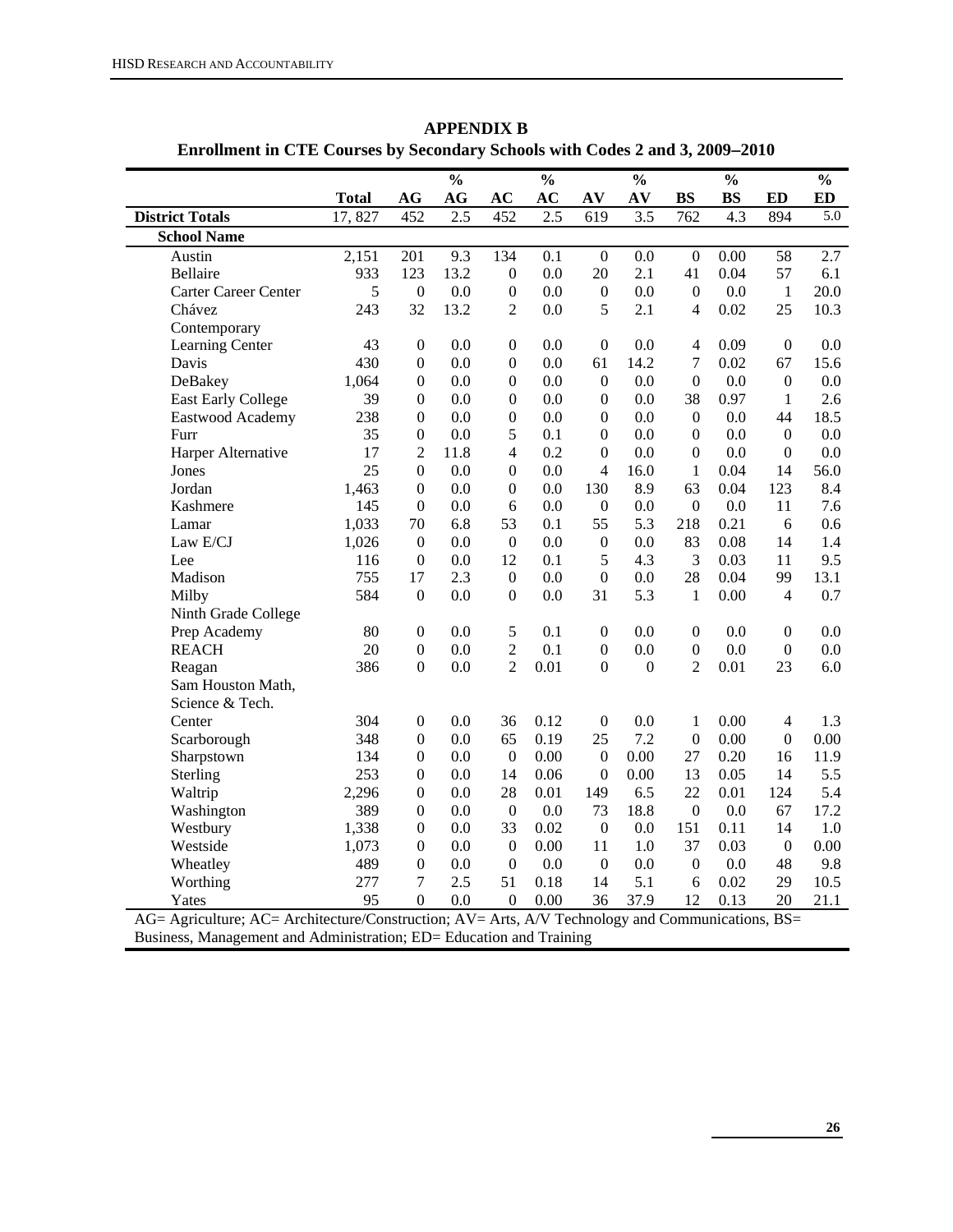|                                                                                                   |              |                  | $\frac{0}{0}$ |                  | $\frac{0}{0}$ |                  | $\frac{0}{0}$  |                  | $\frac{0}{0}$ |                  | $\frac{0}{0}$ |
|---------------------------------------------------------------------------------------------------|--------------|------------------|---------------|------------------|---------------|------------------|----------------|------------------|---------------|------------------|---------------|
|                                                                                                   | <b>Total</b> | <b>FN</b>        | FN            | <b>HS</b>        | <b>HS</b>     | <b>HT</b>        | <b>HT</b>      | HU               | HU            | IT               | IT            |
| <b>District Totals</b>                                                                            | 17,827       | 595              | 3.3           | 2,283            | 12.8          | 361              | $\overline{2}$ | 1,144            | 6.4           | 5,989            | 33.6          |
| <b>School Name</b>                                                                                |              |                  |               |                  |               |                  |                |                  |               |                  |               |
| Austin                                                                                            | 2,151        | 214              | 9.9           | 22               | 1.0           | $\overline{2}$   | 0.1            | 74               | 3.4           | 919              | 42.7          |
| Bellaire                                                                                          | 933          | 13               | 1.4           | 26               | 2.8           | $\boldsymbol{0}$ | 0.0            | 148              | 15.9          | 409              | 43.8          |
| Carter Career                                                                                     |              |                  |               |                  |               |                  |                |                  |               |                  |               |
| Center                                                                                            | 5            | $\boldsymbol{0}$ | 0.0           | $\boldsymbol{0}$ | 0.0           | $\boldsymbol{0}$ | 0.0            | $\boldsymbol{0}$ | 0.0           | $\overline{2}$   | 40.0          |
| Chávez                                                                                            | 243          | 11               | 4.5           | 39               | 16.0          | 7                | 2.9            | $\overline{2}$   | $0.8\,$       | 73               | 30.0          |
| Contemporary                                                                                      |              |                  |               |                  |               |                  |                |                  |               |                  |               |
| Learning Center                                                                                   | 43           | 3                | 7.0           | $\overline{2}$   | 4.7           | $\boldsymbol{0}$ | 0.0            | $\mathbf{1}$     | 2.3           | 31               | 72.1          |
| Davis                                                                                             | 430          | $\mathbf{1}$     | 0.2           | 16               | 3.7           | 92               | 21.4           | 35               | 8.1           | 81               | 18.8          |
| DeBakey                                                                                           | 1,064        | $\boldsymbol{0}$ | 0.0           | 894              | 84.0          | $\boldsymbol{0}$ | 0.0            | $\mathbf{0}$     | 0.0           | 170              | 16.0          |
| East Early                                                                                        |              |                  |               |                  |               |                  |                |                  |               |                  |               |
| College                                                                                           | 39           | $\boldsymbol{0}$ | 0.0           | $\boldsymbol{0}$ | 0.0           | $\boldsymbol{0}$ | 0.0            | $\boldsymbol{0}$ | 0.0           | $\boldsymbol{0}$ | 0.0           |
| Eastwood                                                                                          |              |                  |               |                  |               |                  |                |                  |               |                  |               |
| Academy                                                                                           | 238          | 9                | 3.8           | $\boldsymbol{0}$ | 0.0           | $\boldsymbol{0}$ | 0.0            | $\mathbf{1}$     | 0.4           | 117              | 49.2          |
| Furr                                                                                              | 35           | $\boldsymbol{0}$ | 0.0           | $\tau$           | 20.0          | $\boldsymbol{0}$ | 0.0            | 6                | 17.1          | 15               | 42.9          |
| Harper                                                                                            |              |                  |               |                  |               |                  |                |                  |               |                  |               |
| Alternative                                                                                       | 17           | $\boldsymbol{0}$ | 0.0           | $\boldsymbol{0}$ | 0.0           | $\overline{4}$   | 23.5           | $\boldsymbol{0}$ | 0.0           | 5                | 29.4          |
| Jones                                                                                             | 25           | $\boldsymbol{0}$ | 0.0           | $\boldsymbol{0}$ | 0.0           | $\boldsymbol{0}$ | 0.0            | $\boldsymbol{0}$ | $0.0\,$       | 5                | 20.0          |
| Jordan                                                                                            | 1,463        | 31               | 2.1           | 81               | 5.5           | 51               | 3.5            | 206              | 14.1          | 442              | 30.2          |
| Kashmere                                                                                          | 145          | $\boldsymbol{0}$ | 0.0           | $\boldsymbol{0}$ | 0.0           | $\boldsymbol{0}$ | 0.0            | 26               | 17.9          | 82               | 56.6          |
| Lamar                                                                                             | 1,033        | 114              | 11.0          | 64               | 6.2           | 82               | 7.9            | 55               | 5.3           | 153              | 14.8          |
| Law E/CJ                                                                                          | 1,026        | 47               | 4.6           | 54               | 5.3           | $\boldsymbol{0}$ | 0.0            | $\boldsymbol{0}$ | 0.0           | 352              | 34.3          |
| Lee                                                                                               | 116          | 9                | 7.8           | 12               | 10.3          | $\boldsymbol{0}$ | 0.0            | $\overline{c}$   | 1.7           | 35               | 30.2          |
| Madison                                                                                           | 755          | $\boldsymbol{7}$ | 0.9           | 9                | 1.2           | $\boldsymbol{0}$ | 0.0            | 95               | 12.6          | 225              | 29.8          |
| Milby                                                                                             | 584          | $\mathbf{1}$     | 0.2           | 113              | 19.3          | $\boldsymbol{0}$ | 0.0            | 64               | 11.0          | 219              | 37.5          |
| Ninth Grade                                                                                       |              |                  |               |                  |               |                  |                |                  |               |                  |               |
| College Prep                                                                                      |              |                  |               |                  |               |                  |                |                  |               |                  |               |
| Academy                                                                                           | 80           | $\boldsymbol{0}$ | 0.0           | $\boldsymbol{0}$ | 0.0           | $\boldsymbol{0}$ | 0.0            | $\boldsymbol{0}$ | 0.0           | 19               | 23.8          |
| <b>REACH</b>                                                                                      | 20           | $\boldsymbol{0}$ | 0.0           | 5                | 25.0          | $\boldsymbol{0}$ | 0.0            | $\overline{4}$   | 20.0          | 9                | 45.0          |
| Reagan                                                                                            | 386          | 29               | 7.5           | 111              | 28.8          | $\boldsymbol{0}$ | 0.0            | $\boldsymbol{0}$ | $0.0\,$       | 126              | 32.6          |
| Sam Houston                                                                                       |              |                  |               |                  |               |                  |                |                  |               |                  |               |
| Math, Science &                                                                                   |              |                  |               |                  |               |                  |                |                  |               |                  |               |
| Tech. Center                                                                                      | 304          | $\boldsymbol{0}$ | 0.0           | $\boldsymbol{0}$ | 0.0           | $\boldsymbol{0}$ | 0.0            | 28               | 9.2           | 112              | 36.8          |
| Scarborough                                                                                       | 348          | 16               | 4.6           | $\boldsymbol{0}$ | 0.0           | $\boldsymbol{0}$ | 0.0            | $\boldsymbol{0}$ | 0.0           | 199              | 57.2          |
| Sharpstown                                                                                        | 134          | 10               | 7.5           | 5                | 3.7           | $\boldsymbol{0}$ | 0.0            | $\boldsymbol{0}$ | 0.0           | 76               | 56.7          |
| Sterling                                                                                          | 253          | $\overline{0}$   | 0.0           | $\boldsymbol{0}$ | $0.0\,$       | $\boldsymbol{0}$ | 0.0            | 51               | 20.2          | 41               | 16.2          |
| Waltrip                                                                                           | 2,296        | $\boldsymbol{0}$ | 0.0           | 221              | 9.6           | $\boldsymbol{0}$ | 0.0            | 162              | 7.1           | 821              | 35.8          |
| Washington                                                                                        | 389          | 16               | 4.1           | 46               | 11.8          | $\boldsymbol{0}$ | 0.0            | 57               | 14.7          | 130              | 33.4          |
| Westbury                                                                                          | 1,338        | 28               | 2.1           | 210              | 15.7          | $\boldsymbol{0}$ | 0.0            | 66               | 4.9           | 436              | 32.6          |
| Westside                                                                                          | 1,073        | 14               | 1.3           | 312              | 29.1          | 87               | 8.1            | $\boldsymbol{0}$ | 0.0           | 401              | 37.4          |
| Wheatley                                                                                          | 489          | $\boldsymbol{0}$ | 0.0           | 34               | 7.0           | 36               | 7.4            | $\boldsymbol{0}$ | 0.0           | 193              | 39.5          |
| Worthing                                                                                          | 277          | 13               | 4.7           | $\boldsymbol{0}$ | 0.0           | $\boldsymbol{0}$ | 0.0            | 58               | 20.9          | 79               | 28.5          |
| Yates                                                                                             | 95           | 9                | 9.5           | $\boldsymbol{0}$ | 0.0           | $\boldsymbol{0}$ | 0.0            | 3                | 3.2           | 12               | 12.6          |
| FN= Finance; HS= Health Science; HT= Hospitality and Tourism; HU= Human Services; IT= Information |              |                  |               |                  |               |                  |                |                  |               |                  |               |
| Technology.                                                                                       |              |                  |               |                  |               |                  |                |                  |               |                  |               |

**APPENDIX B (continued) Enrollment in CTE Courses by Secondary Schools with Codes 2 and 3, 2009**−**2010**